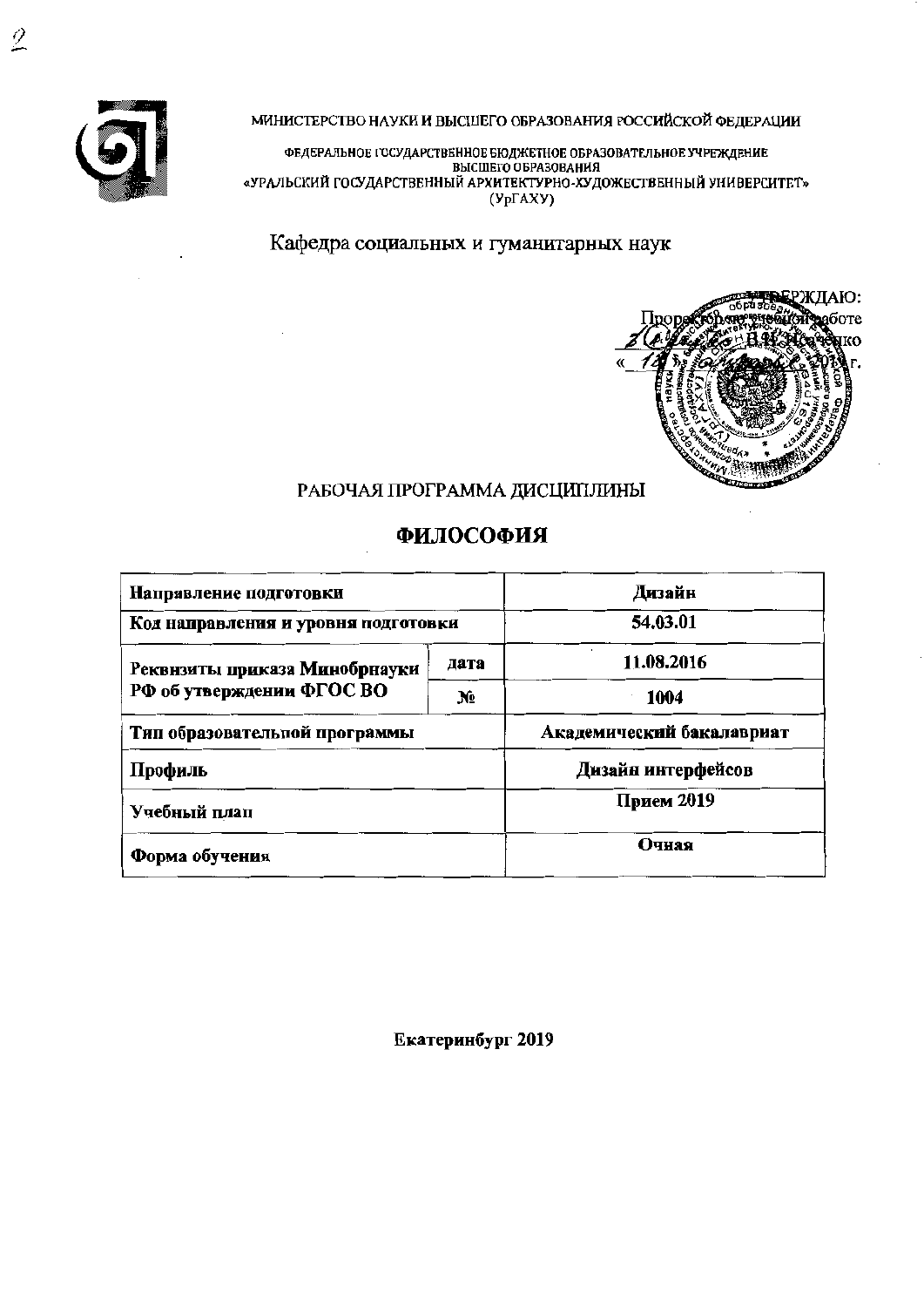#### 1. ОБЩАЯ ХАРАКТЕРИСТИКА ДИСЦИПЛИНЫ

#### ФИЛОСОФИЯ

#### 1.1. Место дисциплины в структуре образовательной программы, связи с другими лиспиплинами:

Лиспиплина ФИЛОСОФИЯ вхолит в базовую часть образовательной программы бакалавриата. Дисциплина основывается на социальных и гуманитарных знаниях, полученных в ходе изучения дисциплин: «История», «История изобразительных искусств», «Правоведение», «Культурология». Дисциплина «Философия» формирует базовые знания, необходимые нри изучении дисциплии профессионального цикла.

#### 1.2. Аннотация содержания дисциплины:

Курс философни рассматривает проблемы мировоззрения, бытия, познания, нроблемы аксиологии, антронологин и нраксиологии, а так же процессы становления и развития философских нредставлений, взглядов, идей, концептуально связанных, с древних времен и до XXI века. Изучение традиционных базовых категорий в курсе философии обеснечивают знакомство с ключевыми нроблемами философского знания в контексте нарадигмальных установок философского, гуманитарного, социального, экономического нознания, снецифики цивилизации и культуры отдельных регионов, стран н нсторических энох. Полученные знания формирует у студентов научное нредставление об общем ходе развития философской мысли и его взаимосвязи с развитием социальных, гуманитарных наук и дизайна, что снособствует решению социально-профессиональных задач будущих снециалистов в сфере дизайна; формированию снособностей самостоятельного анализа в профессиональной деятельности.

## 1.3. Краткий план построения процесса изучения дисциплины:

Процесс изучения дисцинлины включает лекцни, нрактические занятия, самостоятельиую работу. Основные формы интерактивного обучения: работа в команде, креативные задания. В ходе изучения дисциплины студенты выполняют аудиторные задания: терминологический днктант, составление сравнительной таблицы; нодготовка тематического доклада, составление конспекта по нредложенным темам, составление кейса, нндивидуальное творческое задание (эссе), реферат.

Форма заключительного контроля при промежуточной аттестации - экзамен. Для нроведения промежуточной аттестации но дисциплине создан фонд оцеиочных средств.

Оценка но дисцинлине носит интегрированный характер, учитывающий результаты участия студентов в аудиторных занятиях, качество и своевременность выполнения заданий, устного ответа на экзамене.

#### 1.4. Планируемые результаты обучения по дисциплине

Изучение дисциплины является этаном формирования у студента следующих компетенций:

ОК-1: способностью использовать основы философских формирования знаний ДЛЯ мировоззренческой позиции

ОК-10: способностью к абстрактному мышленню, анализу, синтезу

ОК-11: готовность действовать в нестандартных ситуациях, нести социальную и этическую ответственность за принятые решения

Планируемый результат изучения дисциплины в составе названных компетенций:

Снособиость иснользовать основы философских знаний для формирования мировоззренческой нозиции, самостоятельного анализа и обобщения социально-философских нроблем; готовиость иести социальную и этнческую ответственность за принятые решения.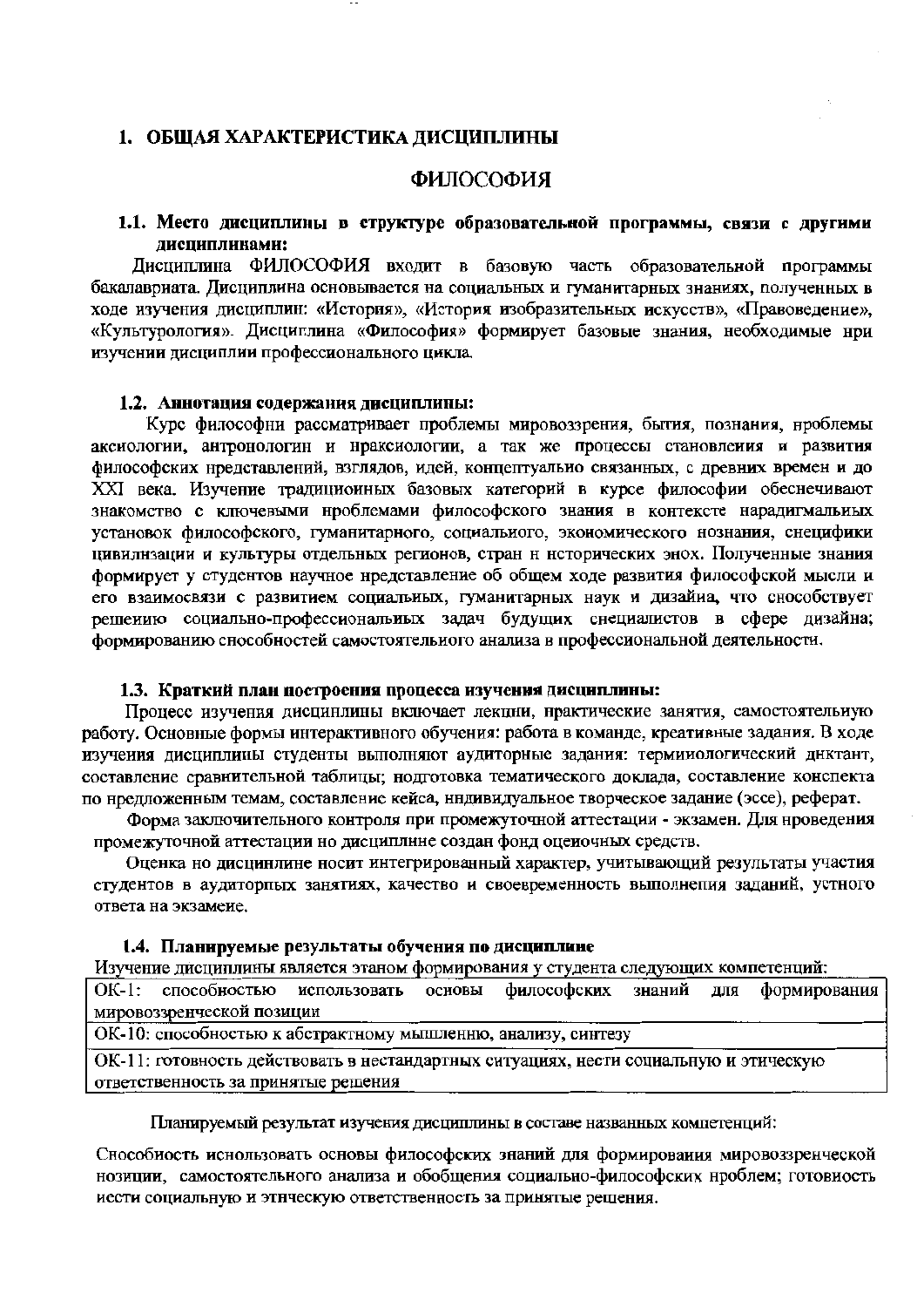В результате изучения дисциплины обучающийся должен:

Знать и понимать: предмет философии, структуру философского знания: мировоззренческие и методологические принципы научного мышления; роль философии в формировании ценностных ориентаций в нрофессиональной деятельности; философские процесса; основания творческого важность нравственного саморазвития; значение гуманистических ценностей для сохранения и развития современной цивилизации.

Уметь:

- а) нрименять знание и нонимание системы философского знания (знать основания его структурирования), методов и средств философского нознания на практике, научно анализировать нроблемы туманитарных, социальных процессов, использовать полученные знания в нрофессиональной деятельности:
- б) выносить суждения о значении гуманистических ценностей для сохранения н развития современной цивилизации, уважительно и бережно относиться к историко-культурному наследию;
- комментировать данные и результаты, связанные с областью изучения коллегам и B) пренодавателю.

Демонстрировать навыки и опыт деятельности с использованием полученных знаний и умений в процессе осуществления профессиональной деятельности дизайнера.

|                                                                               |                             |               |                                    | занятия     | Аудиторные                                     |                             | Самостоятельная работа       |                            |                                       |                                      |                        |                               |              |                         |                                             |                                          |                                                    |                                     |                                                  |
|-------------------------------------------------------------------------------|-----------------------------|---------------|------------------------------------|-------------|------------------------------------------------|-----------------------------|------------------------------|----------------------------|---------------------------------------|--------------------------------------|------------------------|-------------------------------|--------------|-------------------------|---------------------------------------------|------------------------------------------|----------------------------------------------------|-------------------------------------|--------------------------------------------------|
| ŝ<br>$\mathbb{R}^{n_{\text{c}}}_{\mathbb{R}^{d}}$<br>Семестрам<br>$\bar{\Xi}$ | (3.6)<br>единиц<br>Зачетных | (9a)<br>Часов | <b>8CC20</b><br>Аудиторные занятия | Ê<br>Лекции | Семинары (C)<br>(II3),<br>Практические занятия | виды занятий (Др)<br>Другие | Самостоятельния работа всего | (BI)<br>проект<br>Курсовой | $\widetilde{E}$<br>работа<br>Курсовая | работа (РГР)<br>Расчетно-графическая | рафическая работа (ГР) | <u>වි</u><br>Расчетная работа | ව<br>Реферат | pa6ora (IP)<br>Домашняя | клаузура)<br>(acce,<br>работа<br>Гворческая | работе<br>контрольной<br>×<br>Подготовка | зачету<br>$\mathbf{r}$<br>экзамену<br>Подготовка к | Другие виды самостоятельных занятий | Форма промежуточной аттестации по<br>дисциплине* |
| 7                                                                             | 4                           | 144           | 54                                 | 36          | 18                                             |                             | 90                           |                            |                                       |                                      |                        |                               | 10           |                         | 18                                          |                                          | 36                                                 | 26                                  | Экз                                              |
| Ит<br><b>OFO</b>                                                              | 4                           | 144           | 54                                 | 36          | 18                                             |                             | 90                           |                            |                                       |                                      |                        |                               | 10           |                         | 18                                          |                                          | 36                                                 | 26                                  |                                                  |

#### 1.5. Объем диспиплины

\*Зачет с оценкой - ЗО, Зачет -Зач, Экзамен - Экз, Курсовые проекты - КП, Курсовые работы - КР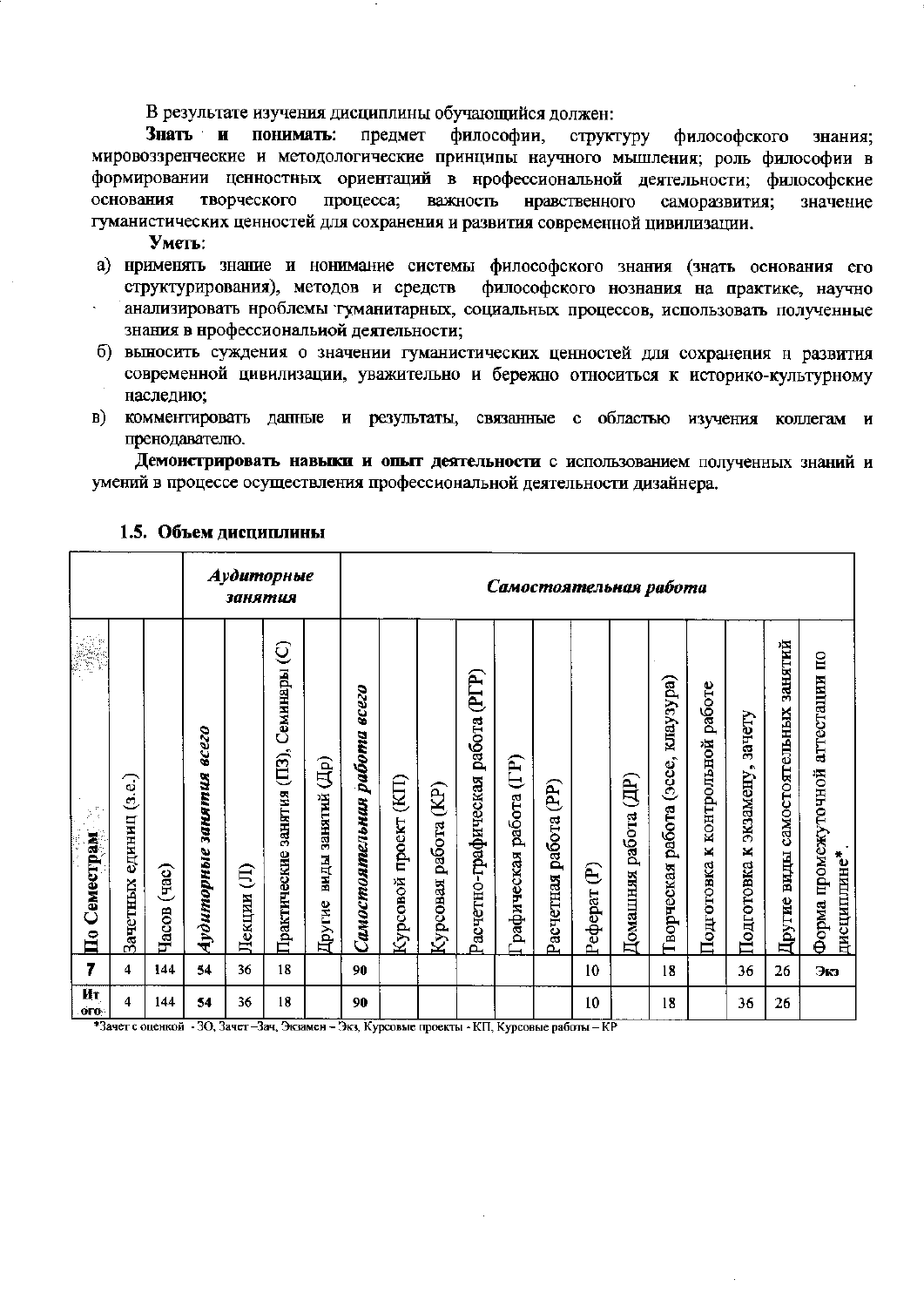# 2. СОДЕРЖАНИЕ ДИСЦИПЛИНЫ

| Код             |                                                                                                                                                         |
|-----------------|---------------------------------------------------------------------------------------------------------------------------------------------------------|
| раздела,        | Раздел, тема, содержание дисциплины                                                                                                                     |
| темы            |                                                                                                                                                         |
| T.1             | Философия как мировоззрение и наука, ее проблемы и роль в обществе.                                                                                     |
|                 | Предмет философии. Место и роль философии в культуре. Структура                                                                                         |
|                 | философского знания. Функции философии: мировоззренческая, методологическая,                                                                            |
|                 | критико-рефлексивная, аксиологическая. Мировоззрение и его разновидности                                                                                |
|                 | (мирочувствование, мироноиимание и др.) Структура мировоззрения: когнитивный,                                                                           |
|                 | эмоциональный, аксиологический уровни. Исторические тины мировоззрения: миф,                                                                            |
|                 | религия, философия, наука. Философское мировоззреиие и нроблема его научности.                                                                          |
|                 | Специфика философского познания в соотиошении с наукой, религией и                                                                                      |
|                 | Онтологические,<br>гносеологические,<br>антронологические,<br>искусством.                                                                               |
|                 | аксиологические и праксиологические проблемы философии.<br>Онтологические проблемы философии. Понятие бытие в философии. Снецифика                      |
| T <sub>.2</sub> | и значение нредельно общих категорий философии: бытие, действительность,                                                                                |
|                 | реальность, их взаимосвязь. Основные категории, раскрывающие содержание                                                                                 |
|                 | понятия "бытие": материя, движение, нростраиство, время, сознание, развитие.                                                                            |
|                 | Материя и вещество. Формы материи. Формы движения материи. Движение и                                                                                   |
|                 | развитие. Абсолютистская и релятивистская концепции пространства и времени.                                                                             |
|                 | Общая и снециальная теории относительности А. Эйнштейна. Сознание, его                                                                                  |
|                 | особенности и структура. Проблема бессознательного. Сущность объективной и                                                                              |
|                 | субъективной диалектики.                                                                                                                                |
| T.3             | Гиосеологические проблемы философии. Познание как субъект-объектное                                                                                     |
|                 | взаимодействие. Снецифика объекта и субъекта познания. Основные формы                                                                                   |
|                 | Формы чувственного<br>нознаиия: чувствеиное и рациональное, их специфика.                                                                               |
|                 | нознания. Формы рационального познания. Теоретический и эмпнрический уровни                                                                             |
|                 | научного познания. Этапы развития науки. Рост научного знания. Научные                                                                                  |
|                 | революции и смены типов рациональности. Наука и техника. Наука и общество.                                                                              |
|                 | Наука как социальный институт. Социальные функции науки. Этические нормы в                                                                              |
|                 | деятельности учёных. Свобода научного ноиска и социальная ответственность.                                                                              |
|                 | Основные формы научного познания: факт, эмпирическое обобщение, проблема,                                                                               |
|                 | теория. Структура научной теории. Функции научной теории.<br>гипотеза,                                                                                  |
|                 | Взаимодействие теории и практики в процессе освоения действительности.                                                                                  |
|                 | Понятие метода и методологии. Классификация методов научного нознания.                                                                                  |
|                 | и междисциплинарные<br>Методы<br>Общенаучные,<br>частнонаучные<br>методы.                                                                               |
|                 | эмпирического познания. Наблюдение, его сущность и виды. Эксперимент в                                                                                  |
|                 | естествознании, технических и соцнально-гуманитарных иауках. Основные методы<br>и нрнемы теоретического познания: анализ и синтез, индукция и дедукция, |
|                 | математизация, формализация, идеалнзация, классификация, моделирование и др.                                                                            |
|                 | Особенности познапия в дизайне. Специфика субъективной диалектики познания.                                                                             |
|                 | Проблема истииности познания и её критерии. Диалектика абсолютной и                                                                                     |
|                 | относительной истины. Конкретность истины.                                                                                                              |
| <b>T.4</b>      | Антропологические проблемы философии. Предмет философской антропологии.                                                                                 |
|                 | Проблема природы человека в истории философии. Главные качества человека.                                                                               |
|                 | Специфика человека в соотиошении с животными. Смысл человеческого бытия.                                                                                |
|                 | Насилие и иеиасилие. Проблема смерти и бессмертия в духовном опыте                                                                                      |
|                 | человечества. Виды бессмертия и возможные пути его обретения. Проблема смысла                                                                           |
|                 | жизни и возможные подходы к её решепию. Проблема антроносоциогенеза и                                                                                   |
|                 | альтерпативные варианты её решения. Наука и релнгия о происхождении человека.                                                                           |
|                 | Факторы антропогенеза Человек в научной картине мира Летерминанты                                                                                       |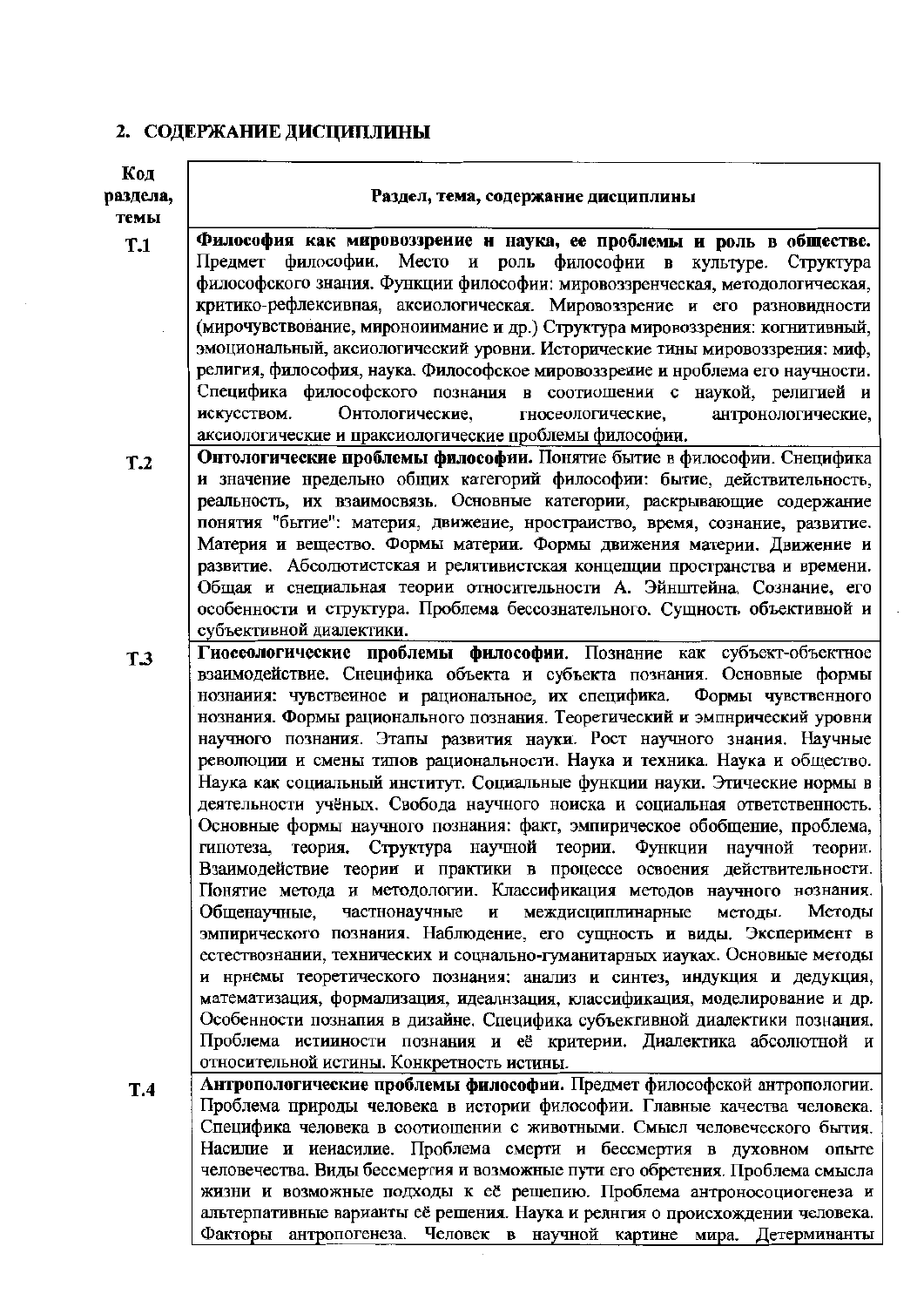человеческого бытия. Биологическое и социальное человеке. Основные  $\mathbf{B}$ представления социобиологии. Биологизм в понимании человека.

Аксиологические проблемы философии. Поиятие ценности в философии. Особенности ценностиого отношения. Субъект и объект цениостного отношения. Уровни развертывания ценностного Объективиость ценности. отношения: онтологический. гносеологический. ценностио-оценочный. культурноисторический. Иерархия ненности. **Пенности**  $\mathbf{H}$ потребности человека. и прекрасное. Понятие «духовности». Дух и Соотношение нонятий красота духовность. Основные измерения духовиости: эстетизм, этизм, теоретизм, религиозпость. Ценность духовной жизни. Место духовных потребностей в жизни человека. Представления о совершенном человеке в различных культурах. Снецифика духовных ценностей по сравнению с материальными. Нравственные ценности. Эстетические ценности и их роль в человеческой жизни. Религиозные ценности и свобода совести. Мораль, нскусство и религия как основные элементы духовной жизни. Основные нонятия, описывающие духовную жизнь общества: духовная сфера, духовное производство, общественное сознание.

Праксологические проблемы философии. Понятие деятельности в философии. T.6 Сущность деятельностного подхода. Преобразующая сущность деятельности. Соотношение понятий труд и деятельностью. Творческий характер деятельности. Особенности дизайнерской деятельности. Природа техники. Возникновенне философии техники. Основные направления в философском осмыслении техники: инженерное и гуманитарное. Понятия «техники» и «технологии». Этапы развития техники: ручная техника, машинная техника, автоматизированные технические системы. Основные вилы современной техники. Снецифика технического нознання. Метолы технических наук. Этапы технического творчества. Виды ннженерной деятельности. Научно-технический прогресс, его сущность и критерии. Техницизм и технократизм. Потенциальные опасностн, связанные с развитием техникн. Амбивалентность техники. Двойственность техники в ножарном деле. Проблема социальной ответственности ниженеров и техников. Понятия «технофобия», «киборгизация».

- Специфика социальной философии. Общество, его сущность и структура.  $T.7$ Специфика философского и социологического видения общества. Основные сферы экономическая, обшественной жизни: социально-полнтическая, духовная. Гражданское общество и государство. Общество как исторический процесс. Основные проблемы философии историн. Движущие снлы и субъекты истории. Натурализм, материализм, идеализм как взаимодополнительные подходы к объяснению социальной реальности. Человек и исторический процесс; личность и массы, свобода н необходимость. Природа как основа существования и развития общества. Противоречня в системе «общество - нрирода» в современную эпоху. Поступательное н цикличное в социальном развитии. Общественный нрогресс, его сущность и критерии. Проблема смысла и назначения истории
- цивилизация. Проблемы перспективы современной Культура  $\mathbf{H}$  $\mathbf{H}$ **T.8** цивилизации. Философское определение сущиости и смысла культуры. «культура» «цивнлизация». Формациониый Соотношение понятий и цивилизационный подходы к анализу обществениого развития. Запад, Россия н Восток как цивилизационные типы. Специфика современиой цивилизацин. Процессы глобализации, **HX** сущпость  $\mathbf{H}$ нотенциальные последствия. Антиглобализм как общественно-нолитическое явление. Глобальные проблемы современности: сущность, происхождение инерспективы решения. Конценция «устойчивого развитня». Демографическая ситуация в Россин и в мире. Терроризм как глобальная проблема современности. Экологическая проблема, её сущность и причины возникновения. Противоречия в системе «общество - природа»

**T.5**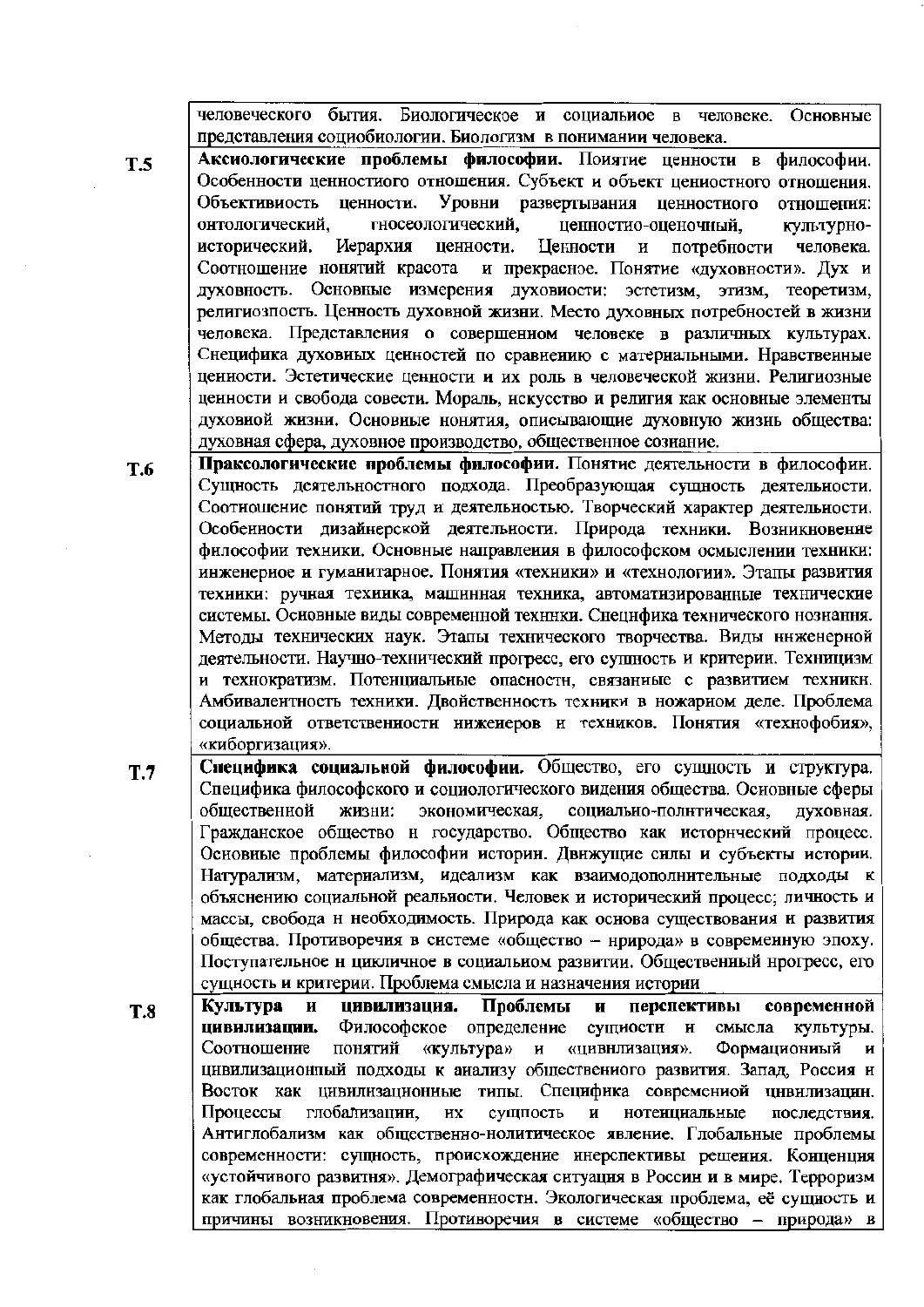современную эпоху. Будущее человечества. Взаимодействие цивилизаций и сценарии будущего.

- Философия Древнего Востока. Осповные этапы развития философии: древний **T.9** мир, средпевековье, Новое время, современность. Главные линии в истории философии: софийная и эпистемная, материализм и идеализм. Источники и предпосылки древпеиндийской и древнекитайской философии.  $\langle \text{Bern} \rangle$  $\mathbf{H}$ «Упанишады» как важнейшие памятники древнеиндийской духовпой культуры. «Книга перемен» и её значение для становления древнекитайской философии. Философско-религиозные школы Древней Индии: веданта, санкхья, буддизм, йога, веданта. Осповные поиятия индийской философии: «брахман», «атман», «сансара», «карма», «нирвана». Философские школы в древнем Китае: конфуцианство, даосизм. Понятия «инь» и «янь», «дао» и «дэ». Этика и социально-политические воззрения Конфуция.
- Философия Древней Греции и Рима. Условия и предпосылки появления  $T.10$ древнегреческой философии. Основные школы раниегреческой философии: милетская, элейская, пифагорейская. Проблема первопачала в древнегреческой философии и альтерпативные варианты её решепия (Фалес, Анаксимен, Анаксимандр, Пифагор, Эмпедокл). Диалектические идеи в философии Гераклит Эфесского. Атомистический материализм Демокрита. Сократ и софисты: выдвижение в центр философии проблемы человека. Философия Платона: учение об идеях и их взаимоотношепиях с вещами и материей (диалоги «Федр», «Тимей»), учение об Эросе («Пир»), социально-политические воззрения («Государство», «Законы»). Философия Аристотеля: метафизика (соотношепие формы и материи, учеиие о четырех причинах), учепие о душе и её видах, ученне о формах правления особенности Характерные эллинистической философии: антропоцентризм. экзегетичность. Главные философские школы: эпикурейская, киннческая, стоическая. Философия скептицизма. Судьбы философии в Древнем Риме. Цицерон как основоположник латинского философского языка. Лукреций Кар и его поэма «О природе вещей». Римский стоицизм: Сенека, Эпиктет, Марк Аврелий.
- Средневековая философия. Характерные особенности средневековой философии:  $T.11$ догматизм, авторитарность, пазидательность, сотериологичность. Важнейшие положения средневекового мировоззрення: фидеизм, монотеизм, нровидеициализм, креационизм. Проблема веры и разума как осповная проблема философин Средних веков. Этапы развития средпевековой философии. Апологетика как **THH** философствования. Задачи анологетов. Основные доводы апологетов в пользу христианской религии. Тертуллиан о соотношении знания и веры. Специфика патристики. Философия Августина: учение о времени, представления о природе человека, социальпо-философские воззрения. Борьба схоластнки и мистнки в поздией средневековой философии. Философия Фомы Аквипского: учепие о форме и материи, о природе Бога, доказательства бытия Бога. Спор о природе общих понятий: реализм и поминализм.
- Философия эпохи Возрождения. Характериые черты философской мысли н  $T.12$ культуры Ренессанса: антропоцентризм, аптиклерикализм, ностальгия по античпой культуре. Художественный характер воплощения «софии». Философия итальянских гуманистов: Ф.Петрарки, М.Фичипо, Пико делла Мирандолы. Платоновская академия во Флоренции. Признание человека как личности, его нрава па свободное развитие и проявление своих способиостей. Реабилитация чувственности, индивидуализма и эгоизма. Оправдалие человеческих страстей и пороков. Натурфилософия эпохи Возрождения (Б. Телезио, Парацельс, Дж. Бруно). Историческое зиачение пантеизма Дж. Бруно. Учение Бруно о материи и Вселенной. Философия ренессансиого естествозпания: Леонардо да Винчи, Н. Коперник, Г. Галилей.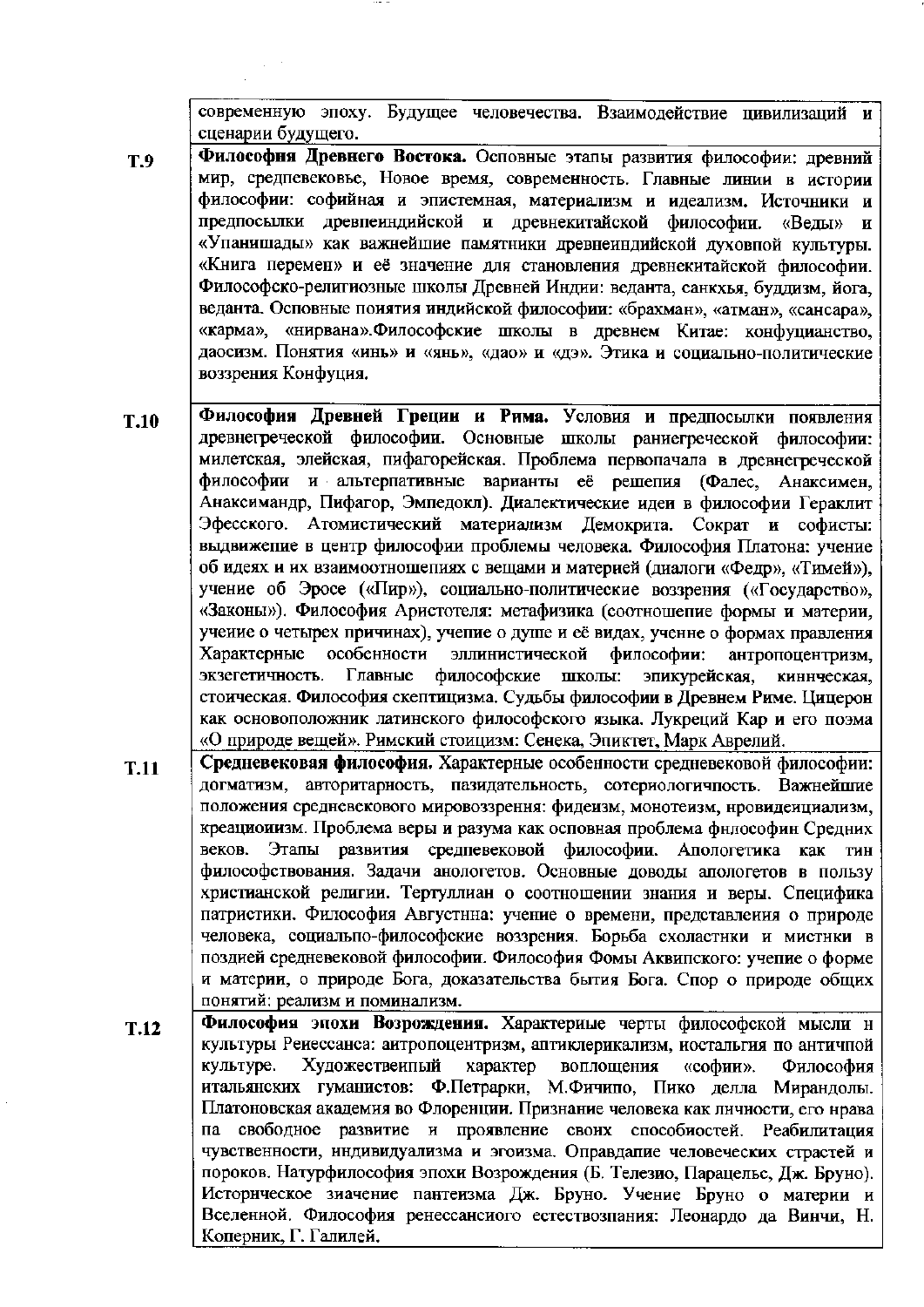- Западноевропейская философия XVII XVIII вв. Проблема метода научного  $T.13$ познания: рационалистическая методология Р. Декарта и эмпиризм Ф. Бэкона. философии Проблема субстанции  $\mathbf{B}$ 17 века: дуализм P. Декарта. материалистический монизм Б. Спинозы, учение о множестве монад Г. Лейбница. Субъективный идеализм Дж. Беркли и Д.Юма. Критика понятий «материи», «нричинности», «бога». Агностицизм Беркли и скептицизм Юма. Французская философия 17-18 вв. «Философия сердца» Б. Паскаля. Главные идеи философии эпохи Просвещения: идея прогресса, идея равеиства людей, идея правового государства. Специфика просветительской трактовки человека (Ж. Ламетри, К. Гельвеций). Деистический материализм Вольтера и П. Гольбаха.
- Немецкая классическая философия. Характерные особенности немецкой  $T.14$ классической философии: сложность языка философствования, стремление к построению глобальных философских систем, рационализм и наукоподобие. Проблема основного вопроса философии и различные варианты её решения. Теория нознания И. Канта: формы чувствениости и категории рассудка, «явления» и «вещи в себе». Конструктивно-проективное представление о сущности процесса познания. Характер агностицизма Канта. Этикоправовое учение Канта: идея автономни личности, учение о «категорическом императиве». Философская система Г. Гегеля: объективный идеализм, философия истории. Формирование и основные особенности антропологического материализма Л. Фейербаха.
- Западная философия второй половины XIX-го XX-го вв.  $T.15$ Осиовные идеи философни марксизма: материалистическое поннмание истории, учение о классах и классовой борьбе, о революции и диктатуре нролетариата. «Философия жизни» в Германии и Франции. Волюитаризм и пессимизм А. Шопенгауэра. Осиовные идеи философии Ф. Ницше: воля к власти, сверхчеловек, критика христианской морали. Аристократизм и имморализм Ницше. Условия и предпосылки появления философии позитивизма О. Конта и Г. Спенсера. Учение Копта об обществе и «трёх стадиях развития человечества». Отношенне Конта к философии. Неопозитивизм (М. Шлик, Р. Кариан, Л. Витгеиштейн) и о соотношении философни и науки, о природе научного нознания и роли в нем языка. Причины и условия возникновения философни экзистенниализма. Основные идеи экзистенциализма Ж.-П. Сартра: сущность и существование человека, свобода и ответственность, пограничная ситуация.
- Русская философская мысль в XI первой половине XIX-го веков.  $T.16$ Характерные особепности русской философии: стремление к цельному познанию и поиску нравственной нравды, вера в предельный смысл истории и особую миссию русского народа. Этапы развития русской философской мысли: средневековье, эпоха Просвещения, эпоха утверждения капитализма, советский период. Философская мысль Киевской Руси. «Слово о закопе и благодати» Иллариопа, «Поучение» Владимира Мономаха. Возликловение идеологемы «Москва - третий Рим» в эпоху Московского царства. Русская философия 18-го века. Деистический материализм М.В. Ломоносова. «Вольтерьянство» и русское масопство. А.Н. Радищев о человеке, его смерти и бессмертии. Исторнософия П.Я. Чаадаева: пессимистическая оцеика прошлого и пастоящего России. Философские взгляды «занадников» (В.Г. Белипский, А.И. Герцеи) и «славянофилов» (И.С. Киреевский, А.С. Хомяков).
- Отечественная философия второй половины 19-го начала 20-го веков. T.17 Философские идеи в творчестве Л.Н. Толстого: анархнзм и пигилизм, этика ненасилия, реформа христианского вероучения. Христианский гуманнзм Ф.М. Достоевского: критика идеи «сверхчеловека» («Преступление и иаказаиие»), анологня свободы и утверждение бесценности единичной человеческой жизни («Братья Карамазовы»). Русская религиозная философия. Философия всеединства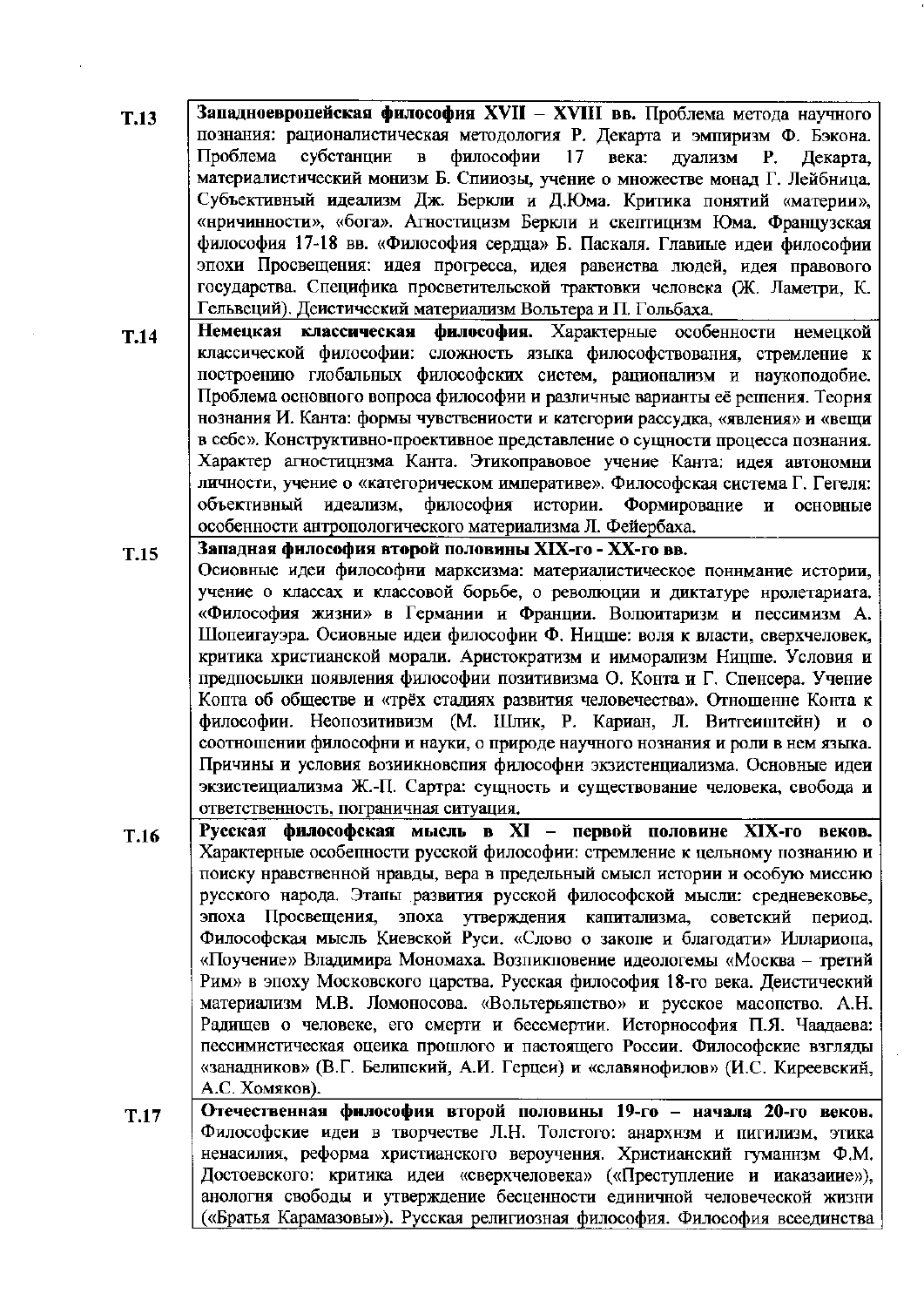В.С. Соловьева: учение о богочеловеческом нроцессе, проблема любви. «Философия свободы» Н.А. Бердяева: свобода и творчество, нримат личности неред обществом, учение об Эросе. Проблема «человек - техника» в творчестве Бердяева. Экзистенциальная философия Льва Шестова. Русский космизм. «Философия общего дела» Н.Ф. Фёдорова: учение о воскрешении нредков, идея регуляции природы, освоение космоса как нравственный долг человечества. Учение о поосфере В.И. Вернадского. К.Э. Циолковский о будущем человека и человечества.

## 3. РАСПРЕДЕЛЕНИЕ УЧЕБНОГО ВРЕМЕНИ

|                   |                     |                                                                                          |       |              | Аудиторные<br>занятия (час.)            | Самост.          |                                                                                                 |
|-------------------|---------------------|------------------------------------------------------------------------------------------|-------|--------------|-----------------------------------------|------------------|-------------------------------------------------------------------------------------------------|
| $[{\rm Cemecrp}]$ | Неделя<br> семестра | Раздел дисциплины,<br>тема                                                               | BCEFO |              | Практ.<br>Лекции  занятия,<br>семинары⊧ | работа<br>(час.) | Оценочные средства                                                                              |
| $\overline{7}$    | 1                   | Тема 1. Философия как<br>мирвоззрение и наука, ее<br>нроблемы и роль в<br>обществе.      | 6     | $\mathbf{1}$ | $\overline{2}$                          | 3                | задание к семииару<br>$N2 1$ , $3cce$                                                           |
| $\overline{7}$    | $\overline{2}$      | Тема 2. Онтологические<br>нроблемы философии                                             | 6     | 1            | $\overline{2}$                          | 3                | задание к семинару<br>№ 2, тематический<br>доклад                                               |
| $\overline{7}$    | 3                   | Тема 3. Гносеологические<br>проблемы философии.                                          | 6     | $\mathbf{1}$ | $\overline{2}$                          | 3                | задание к семинару<br>№ 3, кейс                                                                 |
| $\overline{7}$    | 4                   | Тема 4.<br>Аптропологические<br>проблемы философии.                                      | 6     | 1            | $\overline{2}$                          | 3                | задание к семинару<br>№ 4, конснект                                                             |
| 7                 | 7                   | Тема 5. Аксиологические<br>проблемы философии                                            | 6     | 1            | $\overline{2}$                          | 3                | задание к семинару<br>№ 5, кейс                                                                 |
| 7                 | 8                   | Тема 6. Праксологические<br>проблемы философии.                                          | 6     | $\mathbf{1}$ | $\overline{2}$                          | 3                | задание к семинару<br>№ 6, кейс                                                                 |
| $\overline{7}$    | $\overline{7}$      | Тема 7. Специфика<br>социальной философии.                                               | 6     | 1            | $\overline{2}$                          | 3                | задание к семинару<br>№ 7, кейс                                                                 |
| $\overline{7}$    | 8                   | Тема 8. Культура и<br>цивилизация. Проблемы и<br>перспективы современной<br>цивилизации. | 6     | 3            |                                         | 3                |                                                                                                 |
| 7                 | 9                   | Тема 9. Философия<br>Древнего Востока.                                                   | 6     | 3            |                                         | $\overline{3}$   |                                                                                                 |
| 7                 | 10                  | Тема 10. Философия<br>Древней Греции и Рима.                                             | 6     | 3            |                                         | 3                | задание к<br>терминологическому<br>диктанту с<br>использованием<br>мультимедийиых<br>технологий |
| $\overline{7}$    | 11                  | Тема 11. Средневековая<br>философия.                                                     | 6     | 3            |                                         | 3                |                                                                                                 |
| 7                 | 12                  | Тема 12. Философия<br>эпохи Возрождения.                                                 | 6     | 3            |                                         | 3                |                                                                                                 |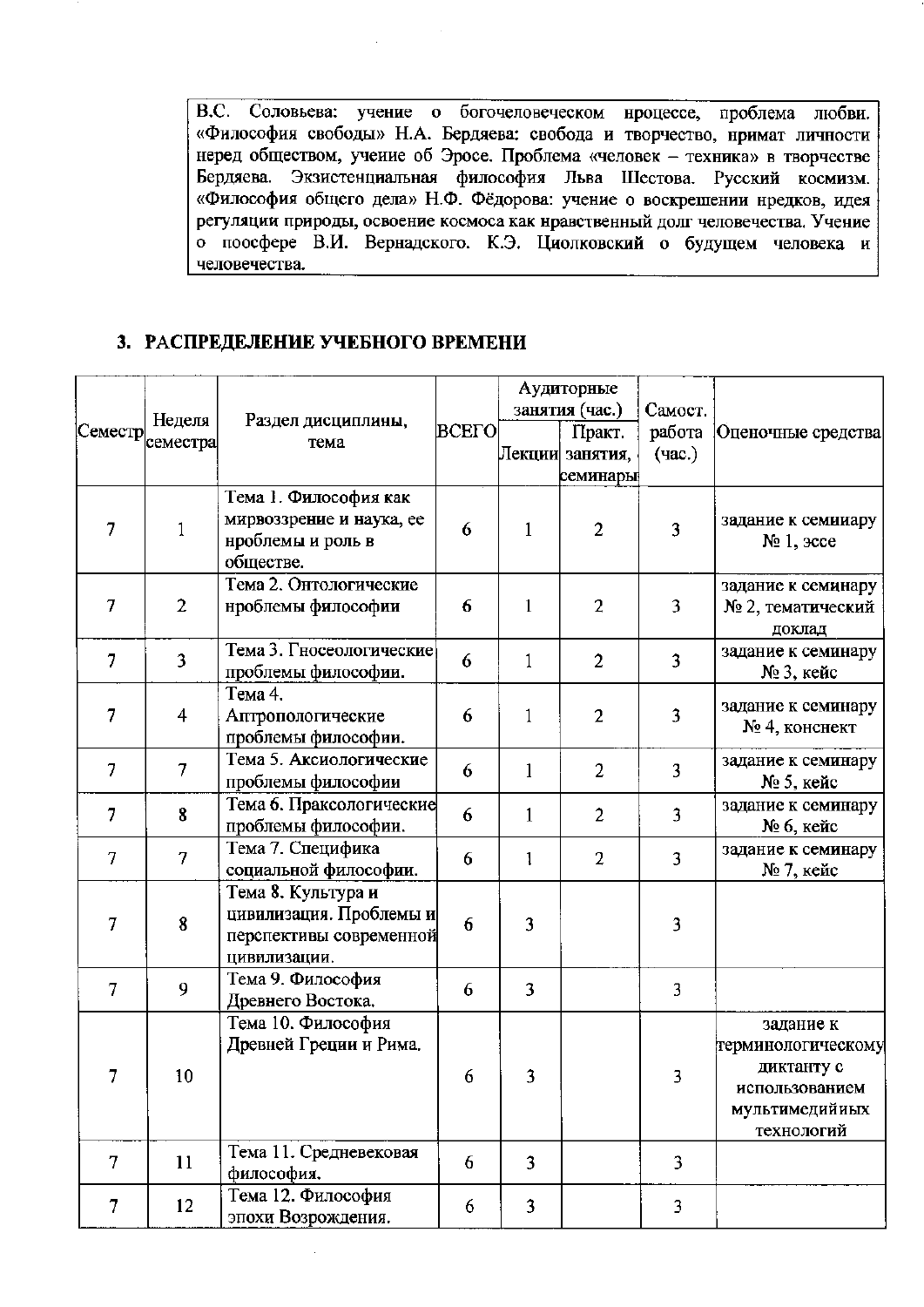|   | 13        | Тема 13.<br>Западноевропейская<br>философия XVII - XVIII<br>BB.                         | 6   | 3  |    |    | задание к устному<br>опросу           |
|---|-----------|-----------------------------------------------------------------------------------------|-----|----|----|----|---------------------------------------|
| 7 | 14        | Тема 14. Немецкая<br>классическая философия.                                            | 6   | 3  |    | 3  | задание к<br>сравнительной<br>таблице |
|   | 15        | Тема 15. Западная<br>философия второй<br>половнны XIX-го - XX-го<br>BB.                 | 6   |    | 2  | 3  | задание к семинару<br>$N_2$ 8         |
|   | 16        | Тема 16. Русская<br>философская мысль в XI<br>– первой половине XIX-го<br>веков.        | 6   | 3  |    | 3  |                                       |
| 7 | $17 - 18$ | Тема 17. Отечественная<br>философия второй<br>половины XIX -го -<br>начала XX-го веков. | 12  | 4  | 2  | 6  | задание к семннару<br>$N_2$ 9         |
|   |           | Подготовка к экзамену                                                                   | 36  |    |    | 36 |                                       |
|   |           | Итого:                                                                                  | 144 | 36 | 18 | 90 | экзамен                               |

## 3.2 Другие виды занятий

Участие в ежегодной научной конференции «Современные тенденции развития городских систем», посвященной основателю уральской архитектурной школы К.Т. Бабыкину (УрГАХУ).

Участие в ежегодной Международной конференции молодых ученых «Актуальные нроблемы архитектуры и дизайна» (УрГАХУ).

## 3.3 Мероприятия самостоятельной работы и текущего контроля

- 3.3.1 Примерный перечень тем курсовых проектов (курсовых работ) Не предусмотрено
- 3.3.2 Примерный перечень тем расчетно-графических работ Не предусмотрено

#### 3.3.3 Примерный перечень тем графических работ

Не нредусмотрено

3.3.4 Примерный перечень тем расчетных работ (программных продуктов)

Не предусмотрено

# 3.3.5 Примерный перечень тем рефератов (эссе, творческих работ)

Темы рефератов:

- 1) Философия в системе культуры.
- 2) Фундаментальные нроблемы античиой философии.
- 3) Философские воззрения Анаксимандра н Эмпедокла.
- 4) Сциентизм как доминирующая тенденция философии Нового времени.
- 5) Активно-деятельное понимание человека в немецком идеализме.
- 6) Идеи гуманизма в русской философии XIX века.
- 7) Философские традиции в творчестве русских писателей: Л.Н. Толстой, Ф.М. Достоевский.
- 8) Происхождение языка: гипотезы и новые подходы к решению нроблемы.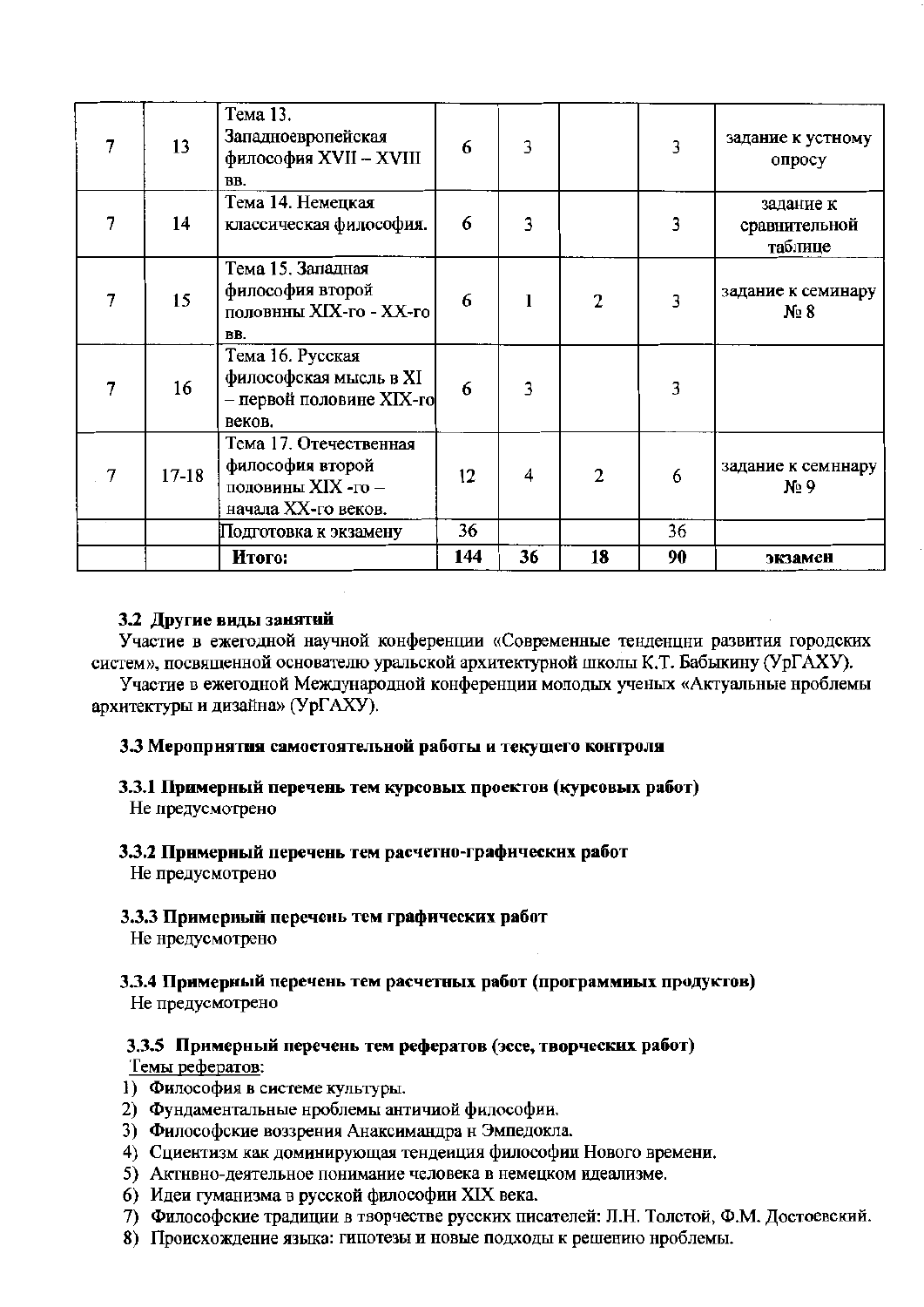9) Психика и интуиция. Восстание роботов - миф или реальность?

- 10) Наука как особый род деятельности.
- 11) Методы эмнирического исследования.
- 12) Методы теоретического исследования.

13) Проблема человека в философии конфуцианства.

14) Жизнь и философствование Сократа.

15) Проблемы логики и теории познания в философии Аристотеля.

16) Эллинистическая философия (общая характеристика, основные школы и проблематика).

17) Бог, человек и мир в средневековой христианской философин.

18) Антропоцентризм и гуманизм в философской мысли Возрождения.

19) Рационалистическая метафизнка XVII в. (Декарт, Спиноза, Лейбниц).

20) Эволюция английского эмпиризма (Бэкон, Локк, Юм).

21) Социальная философия французского Просвещения.

22) Критическая философия Канта.

23) Система и метод философин Гегеля

24) Антропологический принцип философии Фейербаха.

25) Волюнтаризм А.Шопенгауэра. Мир как воля и представление.

26) Философия нигилизма Ф. Ницше.

27) Концепция человека С.Кьеркегора.

28) Марксистская философия.

29) Экзистеициальная философия (основные положения, проблемы, нонятия).

30) Современная философская герменевтика Г.Гадамер.

31) Позитивизм и иеопозитивизм (общая характеристика и эволюция). Позитивизм и наука.

32) Э. Гуссерль о кризисе европейского человечества и философин.

33) Аналитическая философия в XX веке, ее эволюция и кризис.

34) Современная «философия науки».

35) П.Я. Чаадаев о российской истории и историософии.

36) Разработка идеологии славянофильства (А.С.Хомяков, И.В.Киреевский, К.С.Аксаков).

37) Религиозная философия В.С.Соловьева.

38) Экзистенциально-религиозная философия Н.А. Бердяева. Свобода и творчество.

39) Пространство и время. Эволюция представлений.

40) Движение и развитие.

41) Происхождение человека

42) Человек и его место в мире. Проблема жизни и смерти в духовном оныте человечества.

43) Психика, мыпление, сознанне. Чувствениые и интеллектуальные компоненты сознания.

44) Бессознательное как нсихический феномен.

45) Истина как цель нозиания.

46) Предмет социальной философии в системе современного философского знания.

47) Общество как система.

48) Личность и общество.

49) Человек в информационно-техническом обществе.

50) Информационная революция и становление информационного общества.

Темы эссе:

- 1) «Всё течет, всё изменяется» Гераклит Эфесский.
- 2) «Все науки хороши, но философия лучше всех» Аристотель.
- 3) «Удивление едннственная ноложительная страсть человека» Реие Декарт.
- 4) «Многозиание уму не научает» Гераклит нз Эфеса.
- 5) «Загадок не существует» Людвиг Витгенцгтейн.
- 6) «Бытие человека это существование в свете мысли» Мартин Хайдеггер.

## 3.3.6 Примерный перечень тем практических внеаудиторных (домашних) работ

Не предусмотрено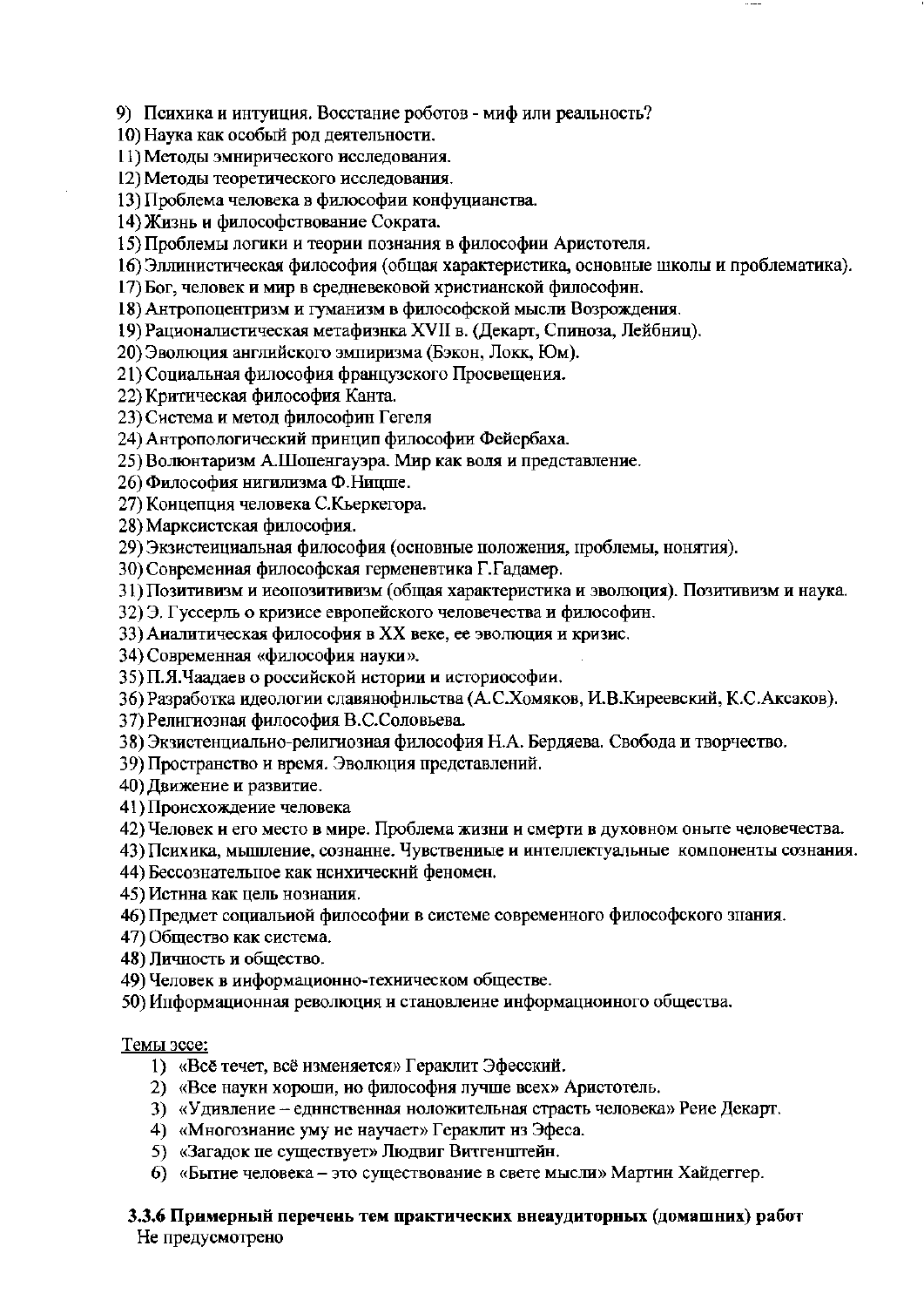### 3.3.7 Примерная тематика контрольных работ

Не предусмотрено

## 3.3.8 Примерная тематика клаузур

Не предусмотрено

## 4. ПРИМЕНЯЕМЫЕ ТЕХНОЛОГИИ ОБУЧЕНИЯ

|                                           |                              |            |                             |           |                  | Активные методы обучения        |                                |                       |                             |                          |                                          |                                | Дистанционные технологии и              |                                            |                         |
|-------------------------------------------|------------------------------|------------|-----------------------------|-----------|------------------|---------------------------------|--------------------------------|-----------------------|-----------------------------|--------------------------|------------------------------------------|--------------------------------|-----------------------------------------|--------------------------------------------|-------------------------|
|                                           |                              |            |                             |           |                  |                                 |                                |                       |                             |                          |                                          |                                | электронное обучение                    |                                            |                         |
| Код<br>раздела,<br>темы<br>дисципли<br>иы | тестирование<br>Компьютерное | Кейс-метод | ролевая игра<br>Деловая или | Портфолно | Работа в команде | Метод развивающей<br>кооперации | система<br>Балльно-рейтинговая | задания<br>Креативные | (какие)<br>методы<br>Другие | учебные курсы<br>Сетевые | E<br>Виртуальные практикумы<br>гренажеры | и видеоконференции<br>Вебинары | Асинхронные web-конференции<br>семинары | Совместная работа и разработка<br>контента | Другие (указать, какие) |
| T <sub>.4</sub>                           |                              |            |                             |           |                  |                                 |                                |                       |                             |                          |                                          |                                |                                         |                                            |                         |
| T.3, T.5,<br>T.6, T.7                     |                              | Ţ          |                             |           |                  |                                 |                                |                       |                             |                          |                                          |                                |                                         |                                            |                         |
|                                           |                              |            |                             |           |                  |                                 |                                |                       |                             |                          |                                          |                                |                                         |                                            |                         |
| T.2                                       |                              |            |                             |           |                  |                                 |                                |                       |                             |                          |                                          |                                |                                         |                                            |                         |

## 5. УЧЕБНО-МЕТОДИЧЕСКОЕ И ИНФОРМАЦИОННОЕ ОБЕСПЕЧЕНИЕ ДИСЦИПЛИНЫ

## 5.1 Рекомендуемая литература

## 5.1.1. Основная литература

- 1) Алексеев, П.В. Философия: учебник / П. В. Алексеев, А. В. Панин; Моск. гос. ун-т им. М. В. Ломоносова. - 4-е изд., перераб. и доп. - М. : Проспект, 2017. - 592 с.
- 2) Балашов, Л. Е. Философия: учебник / Л. Е. Балашов. 4-е изд., испр. и доп. М. : Дашков и К, 2017. 519 с. https://biblioclub.ru/index.php?page=book\_red&id=453870&sr=1

## 5.1.2. Дополнительная литература

- 1) Кравчепко Л. Г. Философия. Курс интенсивиой подготовки. Мипск: ТетраСистемс, 2012. 304 c. URL: https://biblioclub.ru/index.php?page=book\_red&id=136270&sr=1
- 2) Философия техники: исторня и совремеиность / ред. Розин В.М. М.: ИФ РАН, 1997. 284 c. URL: https://biblioclub.ru/index.php?page=book red&id=63864&sr=1
- 3) Страхов Н. Н. Очерк истории философии. М.: Директ-Медиа, 2009. 374 с. URL: https://biblioclub.ru/index.php?page=book red&id=36290&sr=1
- 4) Ивип А. А. Философия коллективного творчества: история, язык, мораль, религия, нгры, идеология и др.: монография / А.А. Ивин - Москва: Проспект, 2017. 350 с.
- 5) https://biblioclub.ru/index.php?page=book red&id=472322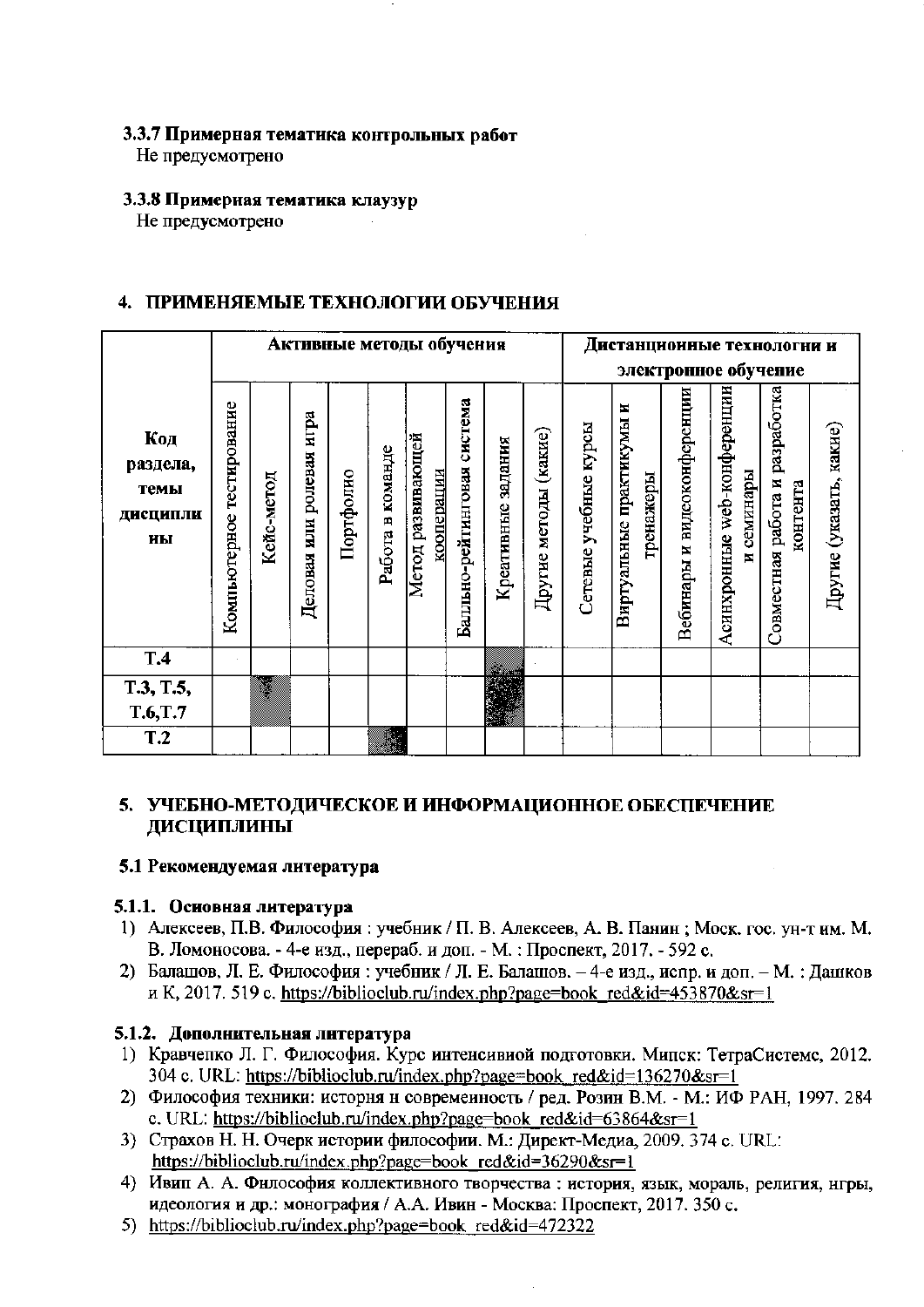- 6) Бодрийяр Ж. Симулякры и симуляция / монография. Перевод с французского: Качалов А. Москва: РИПОЛ классик. 2017.  $321$  $\mathbf{c}$ . URL: https://biblioclub.ru/index.php?page=book\_red&id=480519
- 7) Южанинова Е.Р. Философия: практикум: учебиое пособие / Е.Р. Южанинова Оренбург: OFY, 2013. 138 c. URL: https://biblioclub.ru/index.php?page=book red&id=270326
- 8) Лишаев С.А. История русской философии : Курс лекций: учебное пособие, Ч. І. С древнейших времен до середины XIX века / С.А. Лишаев - Москва: Директ-Медиа, 2013. 275 c. URL: https://biblioclub.ru/index.php?page=book\_red&id=214405

#### Учебно-методическое обеспечение для самостоятельной работы  $5.2.$

Ветошкин В.И., Копдакова Ю.В. Организация самостоятельной работы студентов. Учебно-методическое пособие. / В.И. Ветошкин, Ю.В. Кондакова- Екатеринбург: Архитектон. 2009. 88 с.

### 5.3 Перечень информационных технологий, используемых при осуществленин образовательного процесса по дисциплине, включая перечень программного обеспечения и информационных справочных систем\*

| Тип ПО                          | Название         | Источник               | Доступность для<br>студентов                       |
|---------------------------------|------------------|------------------------|----------------------------------------------------|
| Прикладное ПО/<br>Офисный пакет | Microsoft Office | Лицензионная программа | Доступно<br>в компьютерном<br>классе и в           |
|                                 |                  |                        | аудиториях для<br>самостоятельной<br>работы УрГАХУ |

#### 5.3.1 Перечень программного обеспечения

5.3.2 Базы данных и информационные справочные системы.

Не используются

# 5.4. Электронные образовательные ресурсы

hiblioclub.ru

#### УКАЗАНИЯ ДЛЯ **ОБУЧАЮЩИХСЯ**  $\mathbf{u}$ **ОСВОЕНИЮ** 6. МЕТОДИЧЕСКИЕ **ЛИСШИПЛИНЫ**

## Студент обязан:

- 1) знать:
	- графнк учебного процесса по дисциплине (календарпый план аудиторпых занятий и планграфик самостоятельной работы);
	- порядок формирования итоговой оценки по дисциплине; (преподаватель па первом занятии по дисциплипе знакомит студентов с перечисленными организационно-методическими материалами);
- 2) носещать все виды аудиторных занятий (преподаватель контролирует посещение всех видов занятий), вестн самостоятельную работу по дисцинлине, ненользуя литературу, рекомендованную в рабочей программе дисцинлины и преподавателем (преподаватель передает спнсок рекомендуемой литературы студентам);
- 3) готовиться и актнвно участвовать в аудиторных занятнях, иснользуя рекомендованную литературу и методические материалы;
- 4) своевременно и качественно выполнять все виды аудиторных и самостоятельных работ, предусмотренных графиком учебного процесса по дисцинлине (нренодаватель ведет непрерывный мониторипг учебной деятельности студентов);
- 5) в случае возникновения задолженностей по текущим работам своевременно до окончания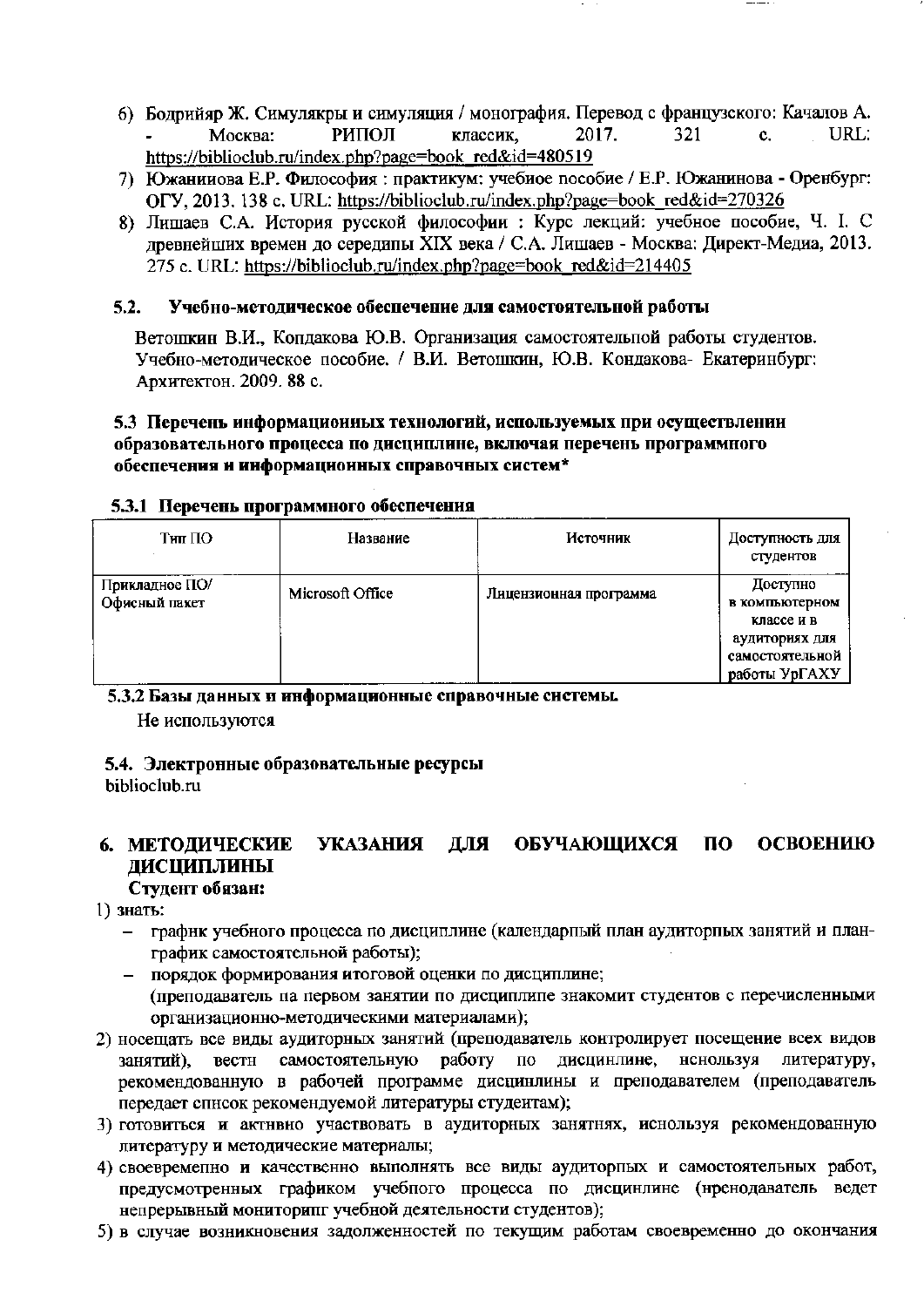семестра устранить их, выполняя недостающие или исправляя не зачтенные работы, нредусмотренные графиком учебного процесса (преподаватель на основе данных мониторинга учебной деятельности своевременно предупреждает студентов о возникших задолженностях и необходимости их устранения).

## 7. МАТЕРИАЛЬНО-ТЕХНИЧЕСКОЕ ОБЕСПЕЧЕНИЕ ДИСЦИПЛИНЫ

 $\bf{B}$ материально-технического обеснечения качестве дисциплины используется традиционная оборудованная аудитория (классная доска, аудиторные столы и стулья). обеспечивающая чтение лекций и проведение практических занятий. Используется мультимедийное оборудование при проведении интерактивных форм обучения.

## 8. ФОНД ОЦЕНОЧНЫХ СРЕДСТВ ДЛЯ ПРОВЕДЕНИЯ ПРОМЕЖУТОЧНОЙ **АТТЕСТАЦИИ**

Фонд оценочных средств предназначен для оценки:

1) соответствня фактически достигнутых каждым студентом результатов изучення дисциплины результатам, запланированным в формате дескрипторов «знать, уметь, иметь навыки» (п.1.4) н нолучения интегрированной оценки по дисциплине;

2) уровня формирования элементов компетенций, соответствующих этапу изучения дисциплины.

## 8.1. КРИТЕРИИ ОЦЕНИВАНИЯ РЕЗУЛЬТАТОВ КОНТРОЛЬНО-ОЦЕНОЧНЫХ МЕРОПРИЯТИЙ ТЕКУЩЕЙ И ПРОМЕЖУТОЧНОЙ АТТЕСТАЦИИ ПО ДИСЦИПЛИНЕ

8.1.1. Уровень формирования элементов компетенций, соответствующих этапу изучения дисциплины, оценивается с нспользованием следующих критериев и шкалы оценок\*:

| Критерии             | Шкала оценок                              |                     |  |
|----------------------|-------------------------------------------|---------------------|--|
| Оценка по дисциплине | Уровень освоения элементов<br>комнетенций |                     |  |
| Отлично              |                                           | Высокий             |  |
| Хорошо               | Зачтено                                   | Повышенный          |  |
| Удовлетворительно    |                                           | Пороговый           |  |
| Неудовлетворительно  | Не зачтено                                | Элементы не освоены |  |

\*) описание критериев см. Приложение 1.

8.1.2 Промежуточная аттестация но дисциплине нредставляет собой комплексную оценку,

определяемую уровнем вынолнения всех запланированных контрольно-оценочных меропрнятий (КОМ). Используемый набор КОМ имеет следующую характеристику:

| Nº.<br>$\Pi/\Pi$ | Форма КОМ                                       | Состав КОМ                                                                                                                                        |
|------------------|-------------------------------------------------|---------------------------------------------------------------------------------------------------------------------------------------------------|
|                  | Посещепие аудиторных занятий                    |                                                                                                                                                   |
| $\overline{2}$   | Выполнение заданий по темам занятий<br>(лекцнй) | терминологический днктант с<br>использованием мультимедийных<br>технологий;<br>устный опрос;<br>составление сравнительной таблицы                 |
| 3                | Участие в семннарских занятиях:                 | Задания к семинарам<br>$N2 1 − 5$ заданий (эссе);<br>$N2$ 2 – 2 задапня (доклад);<br>№ 3,5,6,7 - 1 заданне (кейс);<br>№ 4 - 4 задания (конспект); |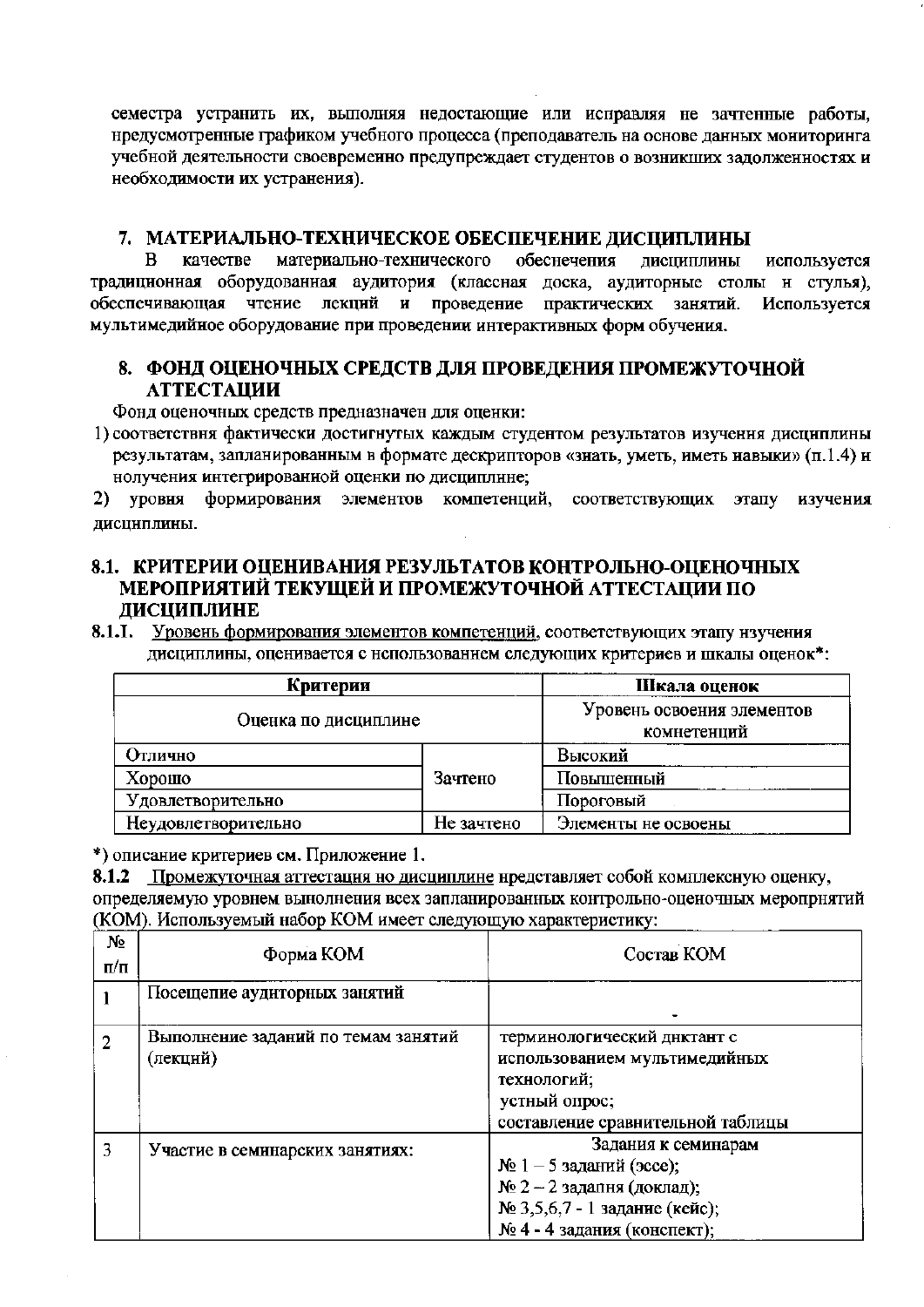| $N_2$<br>$\Pi/\Pi$ | Форма КОМ | Состав КОМ                                                   |
|--------------------|-----------|--------------------------------------------------------------|
|                    |           | № 8 - 2 задания (кейс);<br>№ 9 - 5 заданий (защита реферата) |
|                    | Реферат   | 12 заданий                                                   |
|                    | Экзамен   | 52 вопроса                                                   |

8.1.3 Оценка знаний, умений и павыков, продемонстрированных студентами при выполпении отдельных контрольно-оцепочных мероприятий и оцепочных заданий, входящих в их состав, осуществляется с применением следующей шкалы оценок и критериев:

| Уровни оценки<br>достнжений<br>студента (оценки) | Критерии<br>для определения уровня достнжений                                                    | Шкала оценок              |  |  |
|--------------------------------------------------|--------------------------------------------------------------------------------------------------|---------------------------|--|--|
|                                                  | Выполненное оцеиочное задание:                                                                   |                           |  |  |
| Высокий (В)                                      | соответствует требованиям*, замечаний пет                                                        | Отлично (5)               |  |  |
| Средний (С)                                      | соответствует требованиям*, имеются<br>замечания, которые не требуют<br>обязательного устранения | Хорошо $(4)$              |  |  |
| Пороговый (П)                                    | не в полной мере соответствует<br>требованиям*, есть замечания                                   | Удовлетворительно<br>3)   |  |  |
| Недостаточный (Н)                                | не соответствует требованиям*, имеет<br>существенные ошибки, требующие<br>исправления            | Неудовлетворительно       |  |  |
| Нет результата (О)                               | не выполнено или отсутствует                                                                     | Оценка не<br>выставляется |  |  |

\*) Требования и уровень достижений студентов (соответствие требованиям) но каждому контрольно-оценочному мероприятию определяется с учетом критериев, приведениых в Приложении 1.

## 8.2 КРИТЕРИИ ОПЕНИВАНИЯ РЕЗУЛЬТАТОВ ПРОМЕЖУТОЧНОЙ АТТЕСТАЦИИ ПРИ ИСПОЛЬЗОВАНИИ НЕЗАВИСИМОГО ТЕСТОВОГО КОНТРОЛЯ

При проведении независимого тестового контроля как формы промежуточной аттестации ноименяется методнка оценивания результатов, предлагаемая разработчиками тестов.

## 8.3 ОПЕНОЧНЫЕ СРЕДСТВА ДЛЯ ПРОВЕДЕНИЯ ТЕКУЩЕЙ И ПРОМЕЖУТОЧНОЙ **АТТЕСТАЦИИ**

## 8.3.1. Перечень оценочных заданий для аудиторных (лекционных) занятий:

1. Терминологический диктант с использованием мультимедийных технологий:

Тема № 10. Философия Древней Греции и Рима.

Задание: Охарактеризовать термии по плану:

- а) В чем смысл понятия (закономерности)?
- б) Какова система принцинов?
- в) Перечислите компоненты структуры термина.
- г) Каковы функции управления?
- д) Какие факторы необходимо учитывать при управлении этого термина?
- е) Какова логика построения процесса целенолагания?

2. Устный опрос:

Тема № 13. Занадноевропейская философия 17-18 веков.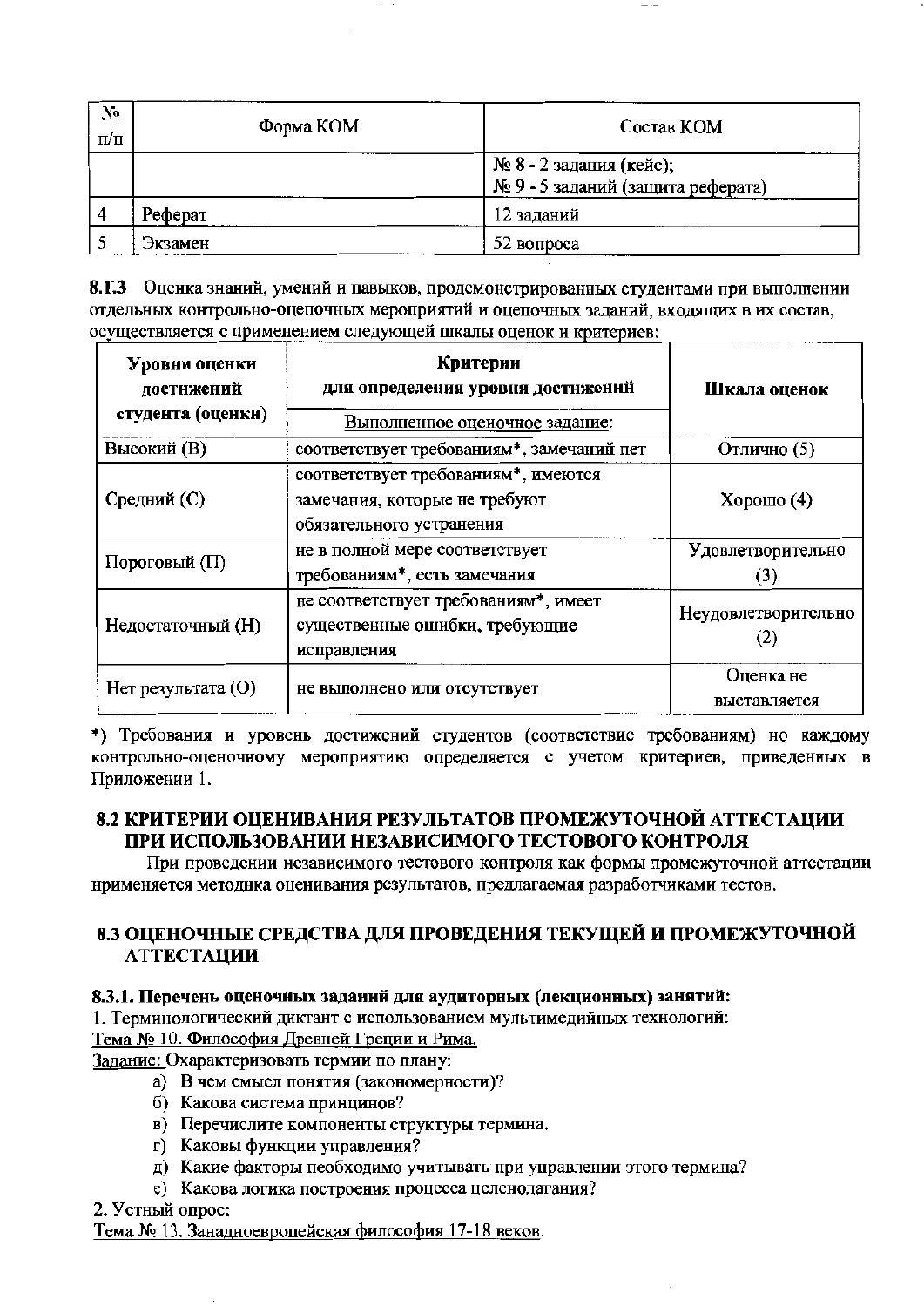## Залание:

1) В ходе заданий текущего контроля (устного опроса) продемонстрировать способность вести диалог, правильно вестн дискуссию, логически и аргументировано обосновать собственную позицию по любому проблемному вопросу.

3. Составление сравнительной таблицы:

Тема № 14. Немецкая классическая философия. И.Кант «Критика чистого разума»: виды суждений.

Задание:

1) Внести в приведенную ниже таблицу свои примеры различных видов суждений:

| Виды суждений     | Отличительные признаки    | Примеры                   |
|-------------------|---------------------------|---------------------------|
| 1. Аналитические  | Носят поясняющий характер | Все тела имеют            |
|                   |                           | протяженность             |
| 2. Синтетические  | Расширяют иаши знания     | Вчера шел дождь           |
| 2а. Апостериорные | Опираются на опытные      | Некоторые лебеди черные   |
|                   | данные                    |                           |
| 2b. Априорные     | Носят доопытный характер  | Все, что случается, имеет |
|                   |                           | Причину                   |

## 8.3.2. Перечень оценочных заданий для семинарских занятий:

Семинарское занятие № 1. Тема 1. Фнлософия как мировоззреине и наука, ее проблемы и роль в обществе (наннсание эссе):

## Залания:

- 1. Обосновать выбор темы (объяснение выбора темы и задач, которые ставит неред собой в своей работе студент).
- 2. Продемонстрировать философский характер восприятия темы, её осмысления
- 3. Показать грамотность использования философских терминов.
- 4. Четкость и доказательиость основных положений работы.
- 5. Иснользуя основы философских знаний нродемонстрировать различные точки зрения но выбранному вопросу н изложить собственную мировоззренческую позицию.

#### Темы эссе:

- 1. «Всё течет, всё изменяется» Гераклит Эфесский.
- 2. «Все науки хороши, но философия лучше всех» Аристотель.
- 3. «Удивление единственная ноложительная страсть человека» Рене Декарт.
- 4. «Миогозиание уму не научает» Гераклит из Эфеса.
- 5. «Загадок не существует» Людвиг Витгенштейн.
- 6. «Бытие человека это существование в свете мысли» Мартин Хайдеггер.

## Семинарское занятие № 2. Тема 2. Онтологические проблемы философии (тематический доклад). Задание:

- 1) Проанализировать литературу по выбранной теме.
- 2) Изложить кратко проблематику темы доклада на основе синтеза и анализа изученной литературы.

#### Темы для докладов:

## $Γ$ руппа № 1:

- 1) Проблема жизни, ее конечности и бесконечности, уникальности и множествениостн во Вселенной.
- 2) Мопистические и плюралистические концепции бытия.

Группа № 2:

- 1) Бытие как проблема философии.
- 2) Специфика человеческого бытия.

Групны № 3:

1) Диалектика количествелных и качественных изменений.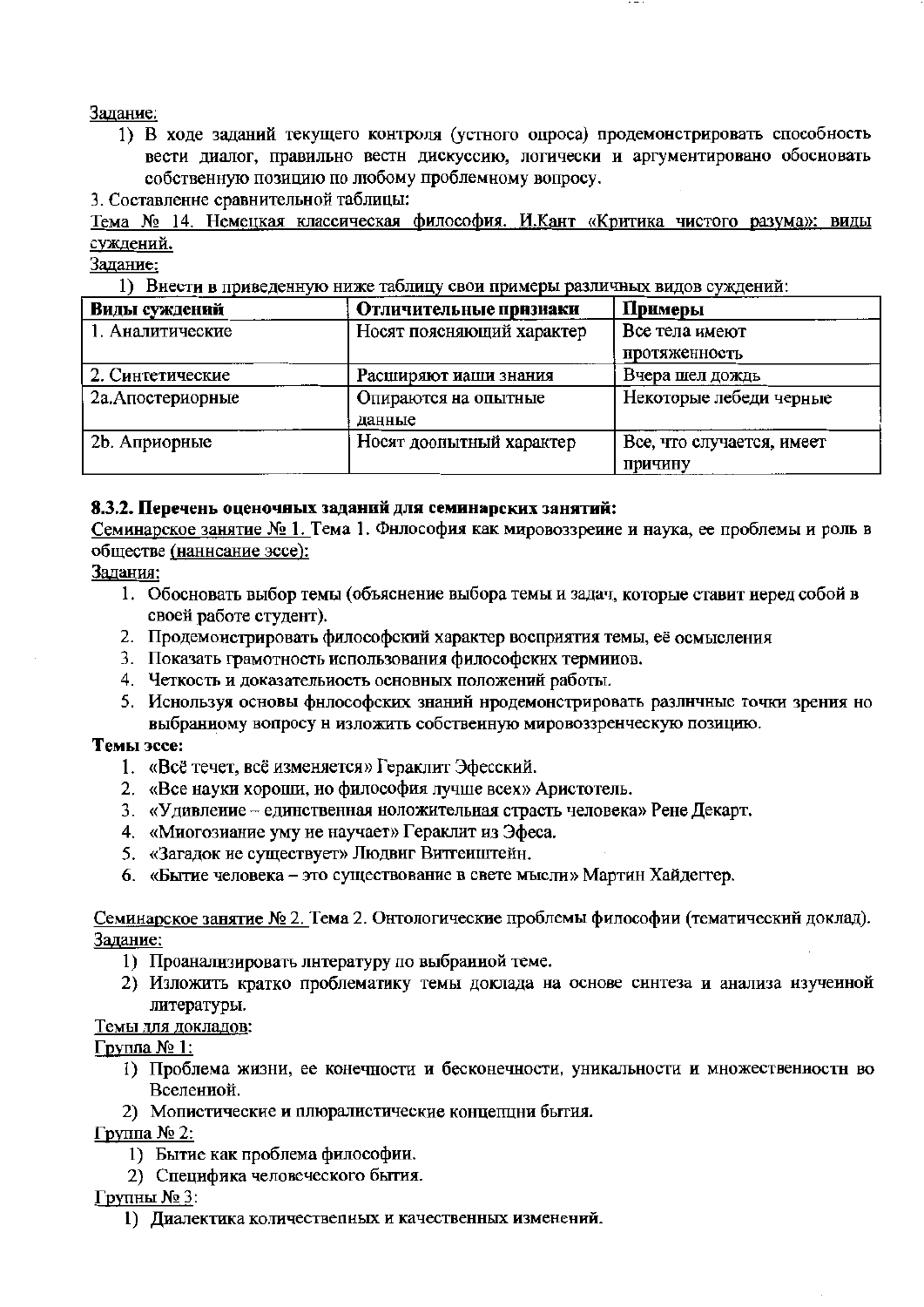2) Основные типы противоречий.

Группы № 4:

- 1) Понятия и виды развития.
- 2) Развитие и прогресс. Критерии нрогресса.

Семинарское занятие № 3. Тема 3. Гносеологические проблемы философии (кейс метод).

«Кейс-стади» в форме дискуссионного обсуждения по заданной проблематике.

Залание:

1) дать краткую характеристику методам исследования гносеологических проблем философии и роли абстрактного мышления в изучении данной проблематнки.

Семинарское занятие № 4. Тема 4. Антропологические проблемы философии. Сознание, его происхождение и сущность. Составление конспекта по предложенным текстам. Задание:

- 1. Внимательно прочитать весь текст или его фрагмент нараграф, главу.
- 2. Выделить информативные центры прочитанного текста.
- 3. Продумать главные положения, сформулировать их своими словами и занисать.
- 4. Подтвердить отдельные положения цитатами или нримерами из текста.

Тексты для коиспектирования:

- 1. Мамардашвили М.К. Проблемы человека в философии. Электропный ресурс: www.psychology.ru
- 2. Мамардашвили М.К. Необходимость себя. М.,1996; Электронный вариант: www.mamardashvili.ru
- 3. Маркин В.И. Жизненная позиция личностн. М., 1989.
- 4. Махаров Е.М. Проблема человека в исторни философской мысли. М., 1986.
- 5. Тейяр де Шарден П. Феномен человека. М., 1987.
- 6. Франкл В. Человек в поисках смысла. М., 1990.

Семинарское занятие № 5. Тема 5. Аксиологические проблемы фнлософии (кейс метод).

«Кейс-стади» в форме дискуссионного обсуждения по заданной нроблематике.

- Задание:
	- 1) назвать основные ноложепия «сумеречности» и «онтологического нигилизма» современного искусства (Х.Ортега-и-Гассет), выделите нричины и перспективы его развития;
	- 2) раскрыть нредставлення о совершенном человеке в различных культурах и философскнх учениях.

Семинарское занятие № 6. Тема 6. Праксологические проблемы философии (кейс метод).

«Кейс-стади» в форме дискуссионного обсуждення по заданной нроблематнке.

Заданне:

- проаналнзировать нонятие «деятельиость» с точки зрения активного преобразовательного отиошеиия человека к миру.
- нредставить три уровня анализа общественной деятельности.

Семинарское занятие № 7. Тема 7. Специфика социальной философии (кейс метод).

«Кейс-стади» в форме дискуссионного обсуждения по заданной проблематике.

Задание:

- нредставить краткий анализ многообразия форм социального оныта, культур и цивилизаций. Запад - Восток - Россия.

Семинарское занятие № 8. Тема 15. Занадная философия второй половины XIX-го - XX-го вв. (кейс метод).

«Кейс-стади» в форме дискуссиониого обсуждения по заданной проблематике. Задание: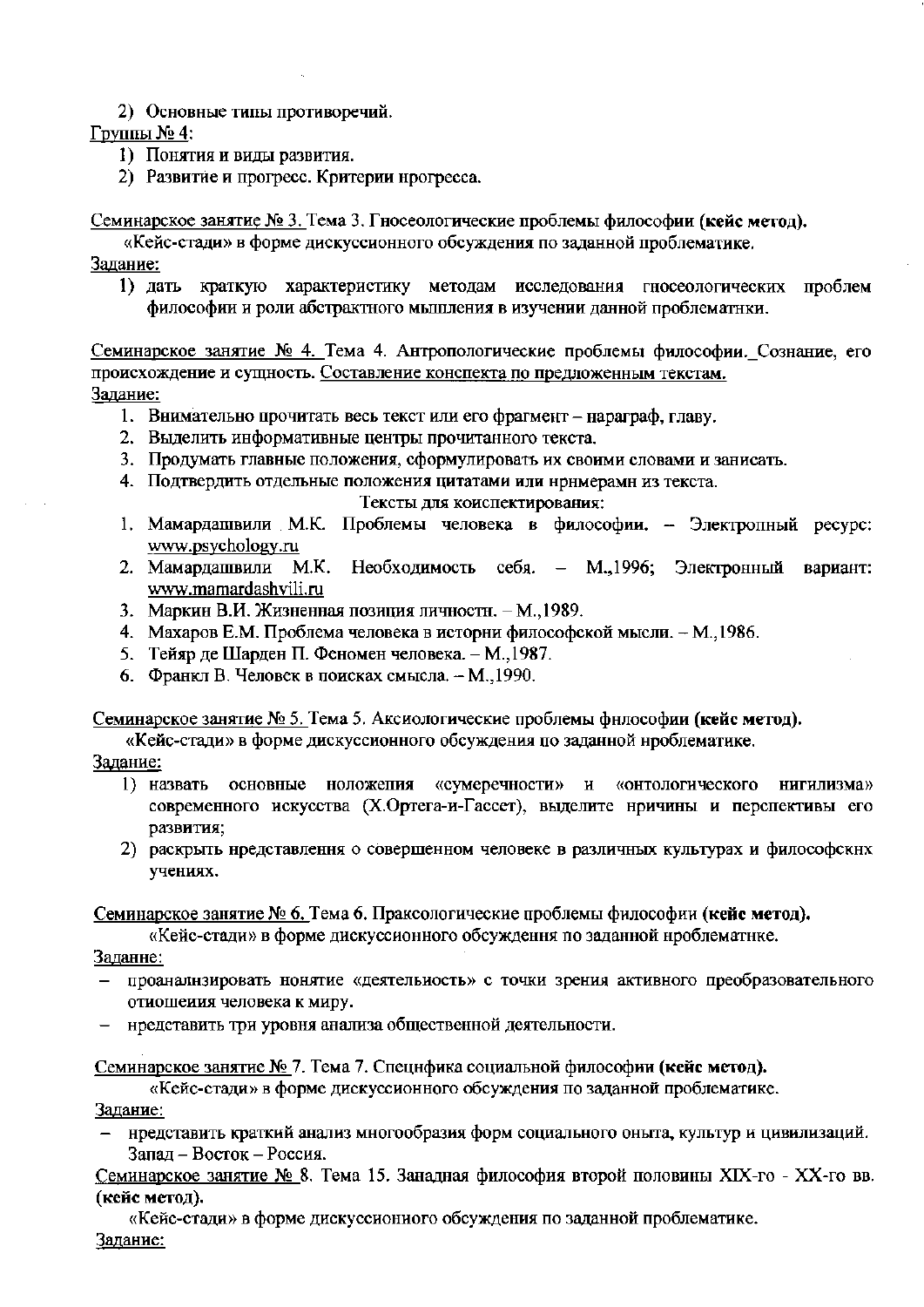- философии формирование запалноевропейской на 1) Проанализировать влияние энистемологической уверенности западного человека в развитии активных изменений в научно-технической деятельности.
- 2) Выявить нотенциальные возможности и нричины, препятствующие активизации научной рациональности западного человека.

Семинарское занятие № 9. Тема 17. Отечественная философия второй ноловины XIX -го - начала XX-го веков (защита рефератов).

### 8.3.3. Перечень оценочных заданий для реферата:

- 1) Выбрать проблему, обосновать свой выбор, сформулировать тему.
- 2) Отобрать основные источники по теме.
- 3) Составить библиографию.
- 4) Законспектировать необходимый материал.
- 5) Систематизировать зафиксированную и отобранную ипформацию.
- 6) Определить основные нонятия.
- 7) Разработать логику исследования, составить нлан.
- 8) Реализовать план, написать реферат.
- 9) Провести самоапализ, предполагающий выявление новизны текста, степень раскрытия сущности проблемы, обоснованности выбора источников.
- 10) Проверить правильность оформления сниска литературы.
- 11) Произвести редакторскую правку.
- 12) Оформить реферат и проверить текст с точки зрения грамотиости н стилистики.

#### 8.3.4 Перечень вопросов к экзамену:

- 1. Мировоззрение, его структура и исторические типы.
- 2. Философия как особый тип мировоззрения: ее истоки и снецифика философских проблем. Разделы философского знания и их нроблематика. Функции философии.
- 3. Основной вопрос философии. Попятие философского плюрализма.
- 4. Характерпые черты античной философии. Учепие о первосубстанции в древпегреческой натурфилософии (досократовский период). Раннегреческая атомистика.
- 5. Древнегреческая софистика. Этический рационализм и диалектика Сократа.
- 6. Философское учение Платоиа об идеях и душе. Социальная утопия Платона.
- 7. Учение Аристотеля о материи и форме, его социально-этические взгляды.
- 8. Поиски нравственного идеала в эллиинстической философии (малые сократические школы, Эпикур, стоики, скептики).
- 9. Специфика и осповиая проблематика западноевронейской средиевековой философии. Патристика. Августин Аврелий. Схоластика. Проблема соотношения разума и веры. Фома Аквинский.
- 10. Формирование антропоцентрического типа философствования. Гуманизм и социальнофилософские воззрения эпохи Возрождения.
- 11. Проблема метода познания в учепиях Ф. Бэкона и Р. Декарта. Развитие линии эмпиризма и рациопализма в философии Нового времени.
- 12. Общая характеристика философии эпохи Просвещения.
- 13. Социально-философские теории эпохи Нового времени (теории «общественного договора» Т. Гоббса, Д. Локка, Ж.-Ж. Руссо; географический детерминизм Ш.-Л. Монтескье и др.).
- 14. Немецкая классическая философия: общая характеристика.
- 15. «Коперииканский переворот» в философии. Кантовская трансцендентальная философия как теория познания. Учение Канта о рассудке и разуме. Диалектические идеи.
- 16. Кантовская этика моральной воли как этика долга. Категорический императив как идеальный стандарт для нринятия решеиий и как основание гражданского общества.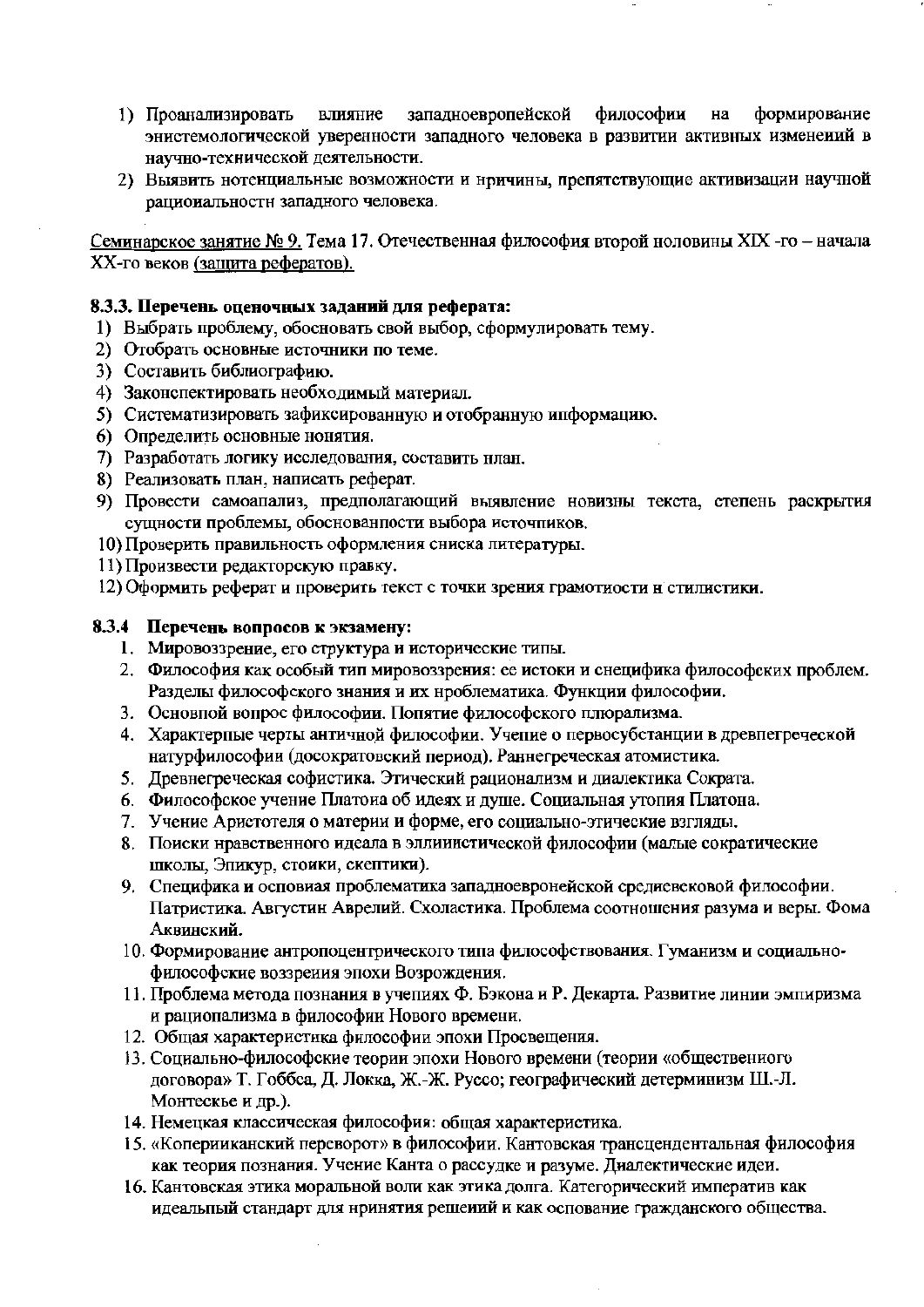- 17. Объективный идеализм иемецкой классической философии (Ф. В. Й. Шеллинг и Г. В. Ф. Гегель). Диалектика Г. В. Ф. Гегеля.
- 18. Антронологический материализм Л. Фейербаха.
- 19. Предпосылки возникновения и сущность марксистской философии: диалектический материализм и материалистическое понимание истории.
- 20. Зарождение позитивизма. Огюст Конт как отец позитивной социологии. Философия и спиентизм.
- 21. Неокантианство и его разработка проблемы метода научного исследования.
- 22. «Философия жизии»: Фридрих Ницше, Артур Шопенгауэр.
- 23. Основные направления в философии XX в. (экзистеициализм, фрейдизм и пеофрейдизм, феноменология, неонозитивизм и постпозитивизм, аналитическая философия, герменевтика, постмодериизм).
- 24. Оитология как раздел философии, общая характеристика проблем и категорнй («бытие», «иебытие», «печто», «сущее», «сущность»).
- 25. Категория «субстапция» в философии. Субстанциализм как снособ построения онтологии. Эволюция нредставлений о субстанции в истории философии.
- 26. Категория «материя». Материализм как способ построения онтологии. Стихийный, естественнонаучный и диалектический материализм.
- 27. Категория «идея» и онтологические принципы идеализма. Объективный и субъективный илеализм.
- 28. Диалектика как снособ ностроения онтологии. Развнтие диалектических идей в истории философии. Идеалистическое и материалистическое толкования диалектики. Принципы и законы диалектики. Категории диалектики н их взанмосвязь.
- 29. Движение как фундаментальный прннцип диалектики. Изменения представлений об источнике, сущности и нанравлении движения в истории философии. Развитие как фундаментальный принцип диалектики. Модели развития. Прогресс и регресс. Эволюция, революция, скачок, рнзома.
- 30. Принцип детерминизма и его становление в истории философии. Детерминистская картина мира. Индетерминизм и фатализм. Проблема свободы.
- 31. Пространство и время как философские категории. Объективистские и субъективистские интерпретации пространства и времени.
- 32. Сознапие как философская проблема: постановка вопроса в истории философии и его современные решения. Генезис сознания, его природные и социальные предпосылки. Структура и функции сознания.
- 33. Проблема идеального в классической и современной философии.
- 34. Проблема бессознательного в философии.
- 35. Гносеология: предмет и эволюция дисциплины. Общая характеристика проблем, категорий, гносеологических установок (оптимизм, скептицизм, агностицизм, критицизм). Понятие субъекта, объекта и нредмета нознания.
- 36. Природа и структура нознавательной деятельности. Виды, уровни и формы нознання. Попятие метода в теории нознания.
- 37. Истииа и её философское ноннмание: различные концепции. Проблема критерия истнны в философии. Истина и заблужденне. Истина и вера.
- 38. Научное познание: его структура и особенности. Методы иаучного познапия, нх классификация. Модели развития науки. Поиятие научной революции. Современная научная революция (ннформационная) и её социальные носледствия.
- 39. Проблемы философской антронологин. Сущность человека: ноиски возможных вариантов решения в исторни философни (Сократ, Аристотель, Д. Пико деллаМирандола, И. Кант, Л. Фейербах и др.).
- 40. Русская философия о человеке и его сущности.
- 41. Человеческое бытие как единство сущности и существования. Основные экзистенциалы человеческого бытия.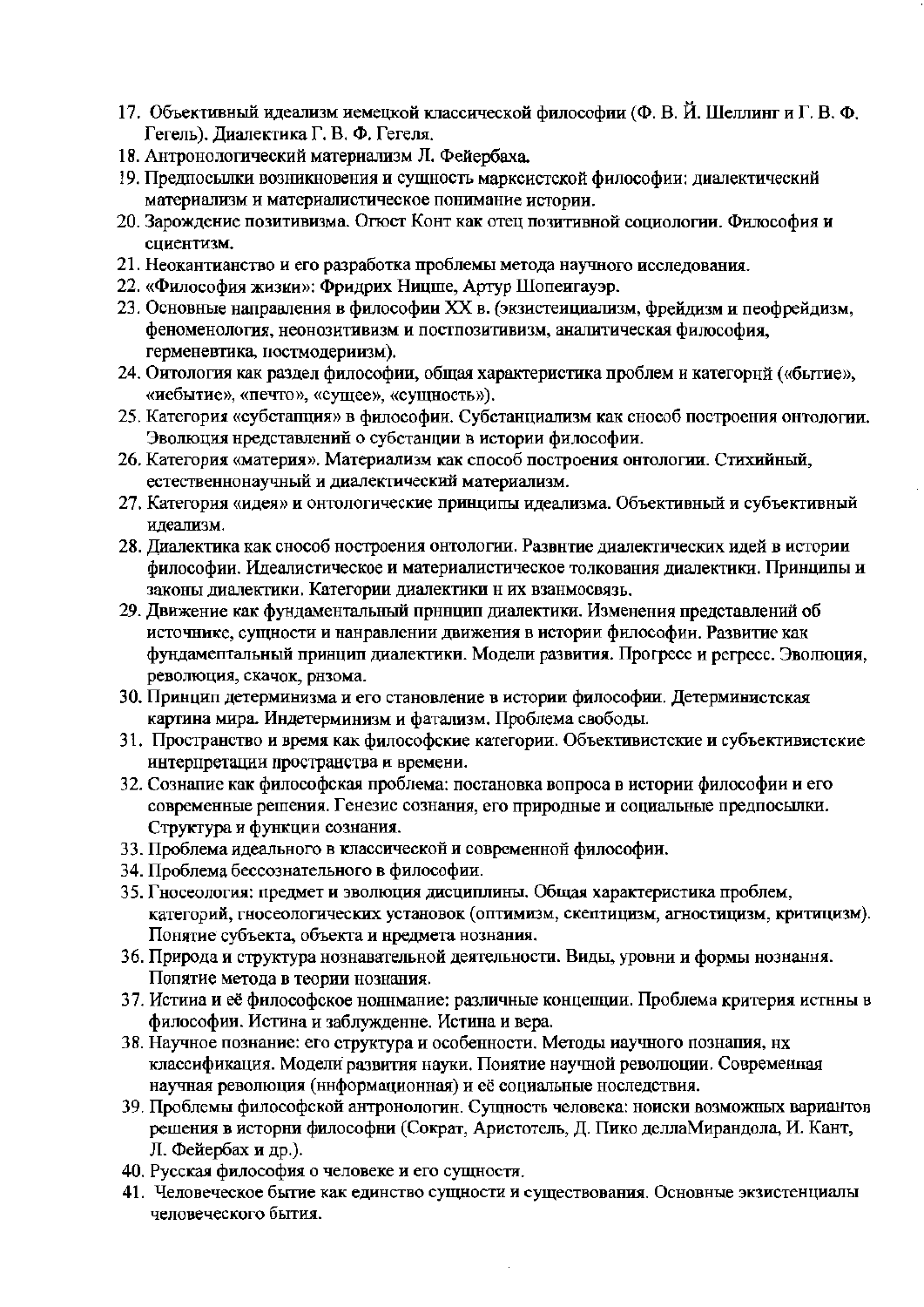- 42. Проблема смысла человеческого существовання. Жизнь и смерть в духовном опыте человечества.
- 43. Самосознанне как уникальное свойство человека. Соотношение биологического и сопиального в человеке.
- 44. «Индивид», «индивидуальность», «личность». Понимание личности в философии. Свобода личности и ответственность.
- 45. Социальная философия, её предмет и место в системе наук об обществе. Специфика философского анализа общества: основные подходы и категории. Этапы развития соцнально-философского знаиня.
- 46. Понятие общества. Общество как система. Основные сферы общественной жизни и нх значимость.
- 47. Социальная структура общества н нодходы к ее анализу. Социальные отношення. Понятие социального института. Понятие социально-экономических классов. Социальная стратификация. Социальная мобильность. Теория элит. Понятие массы.
- 48. Тинология обществ. Основные характеристнки типов общества. Открытое общество. Закрытое общество. Массовое общество. Индустриальное и постиндустриальное общества. Феномен информационного общества.
- 49. Проблема общественного прогресса и его критериев. Формационный и цивилизационный нодход к анализу развития общества: источники, движущие силы, направленность. Утонни и антиутопин.
- 50. Проблема взаимодействия природы и общества в истории философии. Глобальные нроблемы современности, их сущности н классификация. Глобальные проблемы человечества и перспективы развития современной цивилизации. Коэволюционная стратегия.
- 51. Аксиология как раздел философии, её генезис, предмет, осиовные теории ценностей. Поиятие цениости. Ценность и оценка. Ценность как значимость. Цениость как полезность. Динамика и классификация ценностей.
- 52. Культура как философская проблема: её сущность н функции. Проблема соотношения культуры и цивилизации: осиовные теорин в историн философии. Культура в условиях глобализации.

## Критерии экзаменационной оценки

#### Оценка «отлично»

систематизированные, глубокие и полные знания по всем разделам дисциплины, а также по основным вопросам, выходящим за пределы учебной программы;

точное использование научной терминологии систематически грамотное и логически правильное изложение ответа иа вопросы;

безупречное владение инструментарнем учебной дисциплины, умение его эффективно использовать в постановке научных и нрактических задач;

выраженная способность самостоятельно и творчески решать сложные проблемы и нестандартные ситуацин;

полпое и глубокое усвоение осповной и дополнительной литературы, рекомендованной  $\overline{\phantom{a}}$ учебной программой по дисциплине;

умение ориентироваться в теориях, конценциях и направлепиях дисциплины и давать им критическую оценку, используя паучные достижения других дисциплии;

творческая самостоятельная работа на практических/семннарских занятиях, активное участие в грунповых обсуждениях, высокий уровень культуры исполнения заданий;

высокий уровень сформнрованности заявленных в рабочей программе компетепций. Оценка «хорошо»

достаточно полпые и систематизированные знания по дисциплине;

умение ориентироваться в основных теориях, концепциях н иаправлениях дисцинлины и давать им критическую оценку;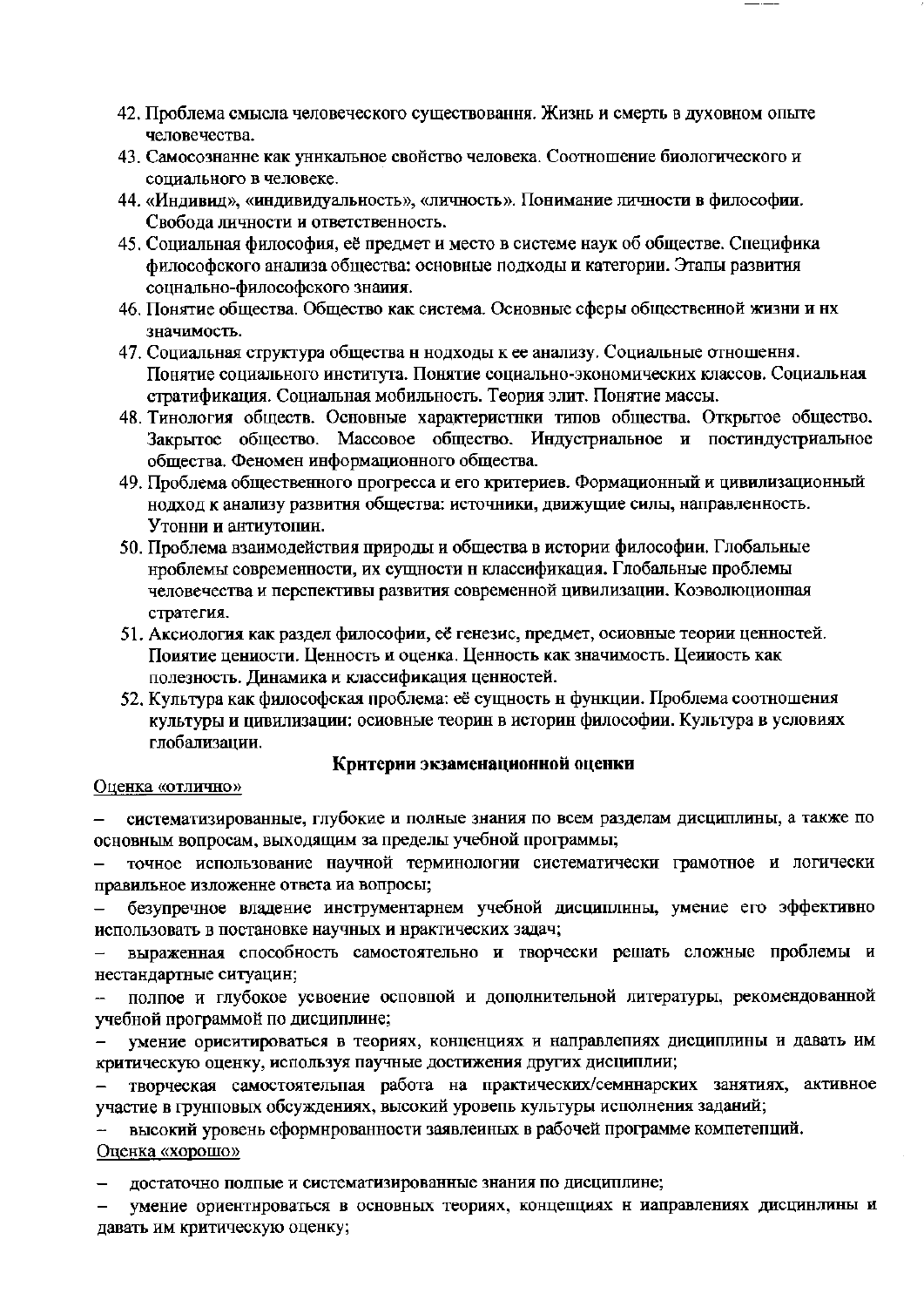иснользование научной терминологии, лингвистически и логически правильное изложение  $\overline{\phantom{m}}$ ответа на вонросы, умение делать обоснованные выводы;

владение инструментарием но дисциплине, умение его использовать в постановке и решении научных и профессиональных задач;

усвоение основной и дополнительной литературы, рекомендованной учебной программой по дисциплине;

самостоятельная работа на практических занятиях, участие в групповых обсуждениях,  $$ высокий уровень культуры иснолнения заданий;

средний уровень сформированности заявлеиных в рабочей программе компетенций. Оценка «удовлетворительно»

достаточный минимальный объем знаний по дисциплине;

усвоение основиой литературы, рекомендованной учебиой программой;

умение ориентироваться в основных теориях, концепциях и направлениях по дисциплине и  $$ давать им оценку;

- использование научной терминологии, стилистическое и логическое изложение ответа на вопросы, умение делать выводы без существенных ошибок;

владение инструментарием учебной дисциплины, умение его использовать в решении тиновых задач;

умение под руководством преподавателя решать стандартные задачи;

работа под руководством пренодавателя на практических занятиях, допустимый уровень  $$ культуры исполнения заданий

достаточный минимальный уровень сформированности заявленных в рабочей программе компетенций.

Оценка «неудовлетворительно»

фрагментарные знания по дисциплине;

 $\Delta \omega$ отказ от ответа (выполнения письменной работы);

знанне отдельных источников, рекомендованных учебной программой по дисциплине;  $-$ 

неумение использовать научную терминологию;

 $\overline{\phantom{0}}$ наличие грубых ошибок;

ннзкий уровень культуры исполнения заданий;  $\overline{\phantom{0}}$ 

низкий уровень сформированности заявленных в рабочей программе компетенций.

| Рабочая программа дисциплины составлена авторами: |                                                 |                                                    |               |               |         |  |  |  |  |
|---------------------------------------------------|-------------------------------------------------|----------------------------------------------------|---------------|---------------|---------|--|--|--|--|
| Nº<br>п/п                                         | Кафедра                                         | Ученая степень.<br>ученое звание                   | Должность     | ФИО           | Подпись |  |  |  |  |
|                                                   | Кафедра<br>социальных и<br>гуманитарных<br>наук | кандидат<br>философских<br>наук, доцент            | профессор     | В.И. Ветошкин |         |  |  |  |  |
| Рабочая программа дисциплины согласована          |                                                 |                                                    |               |               |         |  |  |  |  |
|                                                   |                                                 | Заведующий кафедрой социальных и гуманитарных наук | В.И. Ветошкин |               |         |  |  |  |  |
|                                                   | Директор библиотеки УрГАХУ                      |                                                    | Н.В. Нохрина  |               |         |  |  |  |  |
|                                                   | Декан факультета дизайна                        |                                                    | И.С.Зубова    |               |         |  |  |  |  |